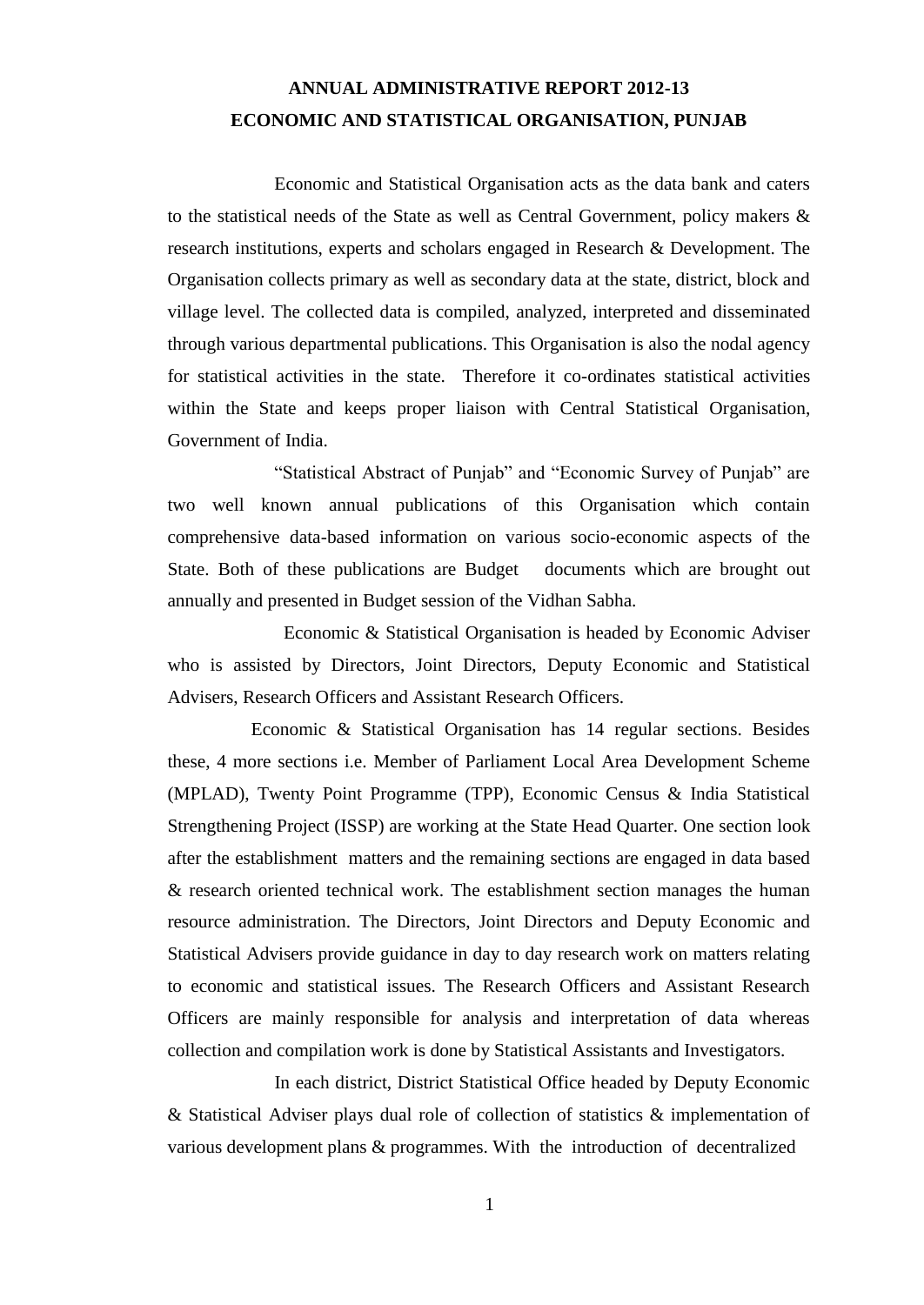planning, Deputy Economic and Statistical Adviser is fully involved in the formulation and monitoring of the District plan schemes. District statistical offices are also engaged in sanction/release of funds for a very high profile scheme known as MPLADs under which Rs. 5 crores are allocated annualy to each MP of the State by Government of India. Work of Twenty Point Programme is also reviewed by this department. These schemes are implemented with existing departmental sanctioned staff and no extra staff is available for these schemes and as a result the core Statistical work of department is hampered. Number of activities have increased manifold with the receipt of FC-XIII grant of Rs. 20 crores for Punjab (Rs. one crore for each district). The list of reports prepared during the year and postwise staff position of Organisation is enclosed at the end of the report.

# **The activities and the assignments completed by each section/unit during 2012-2013 are given below:-**

#### **I. STATE INCOME**

 This Section prepares estimates of State Domestic Product (SDP) both at current and at constant (2004-2005) prices for all the 15 sectors of the economy along with per capita income. District-wise sectoral estimates of SDP both at current and constant prices for each year are also prepared. Quick estimates of SDP based on production targets of Agriculture, Livestock, Forestry and Fishing sectors and past trend in respect of other sectors are prepared annually with a time lag of one year. Sector wise growth rates of SDP for different periods are prepared to study the trend of economy. In addition to it, notes on economic situation in the state and comparative position of the state vis-à-vis other states with respect to State Domestic Product are prepared for the use of State Government.

#### **Work done during 2012-2013**

1. Estimates of GSDP and NSDP at current and constant prices (2004-05) for the year 2010-11 were prepared with new base for 15 sectors of the Economy. Quick and Advance estimates of GSDP and NSDP were prepared for the year 2011-12 and 2012-13.

2. District-wise estimates of gross and net income were prepared for the year 2009-10 at current and constant (2004-05) prices.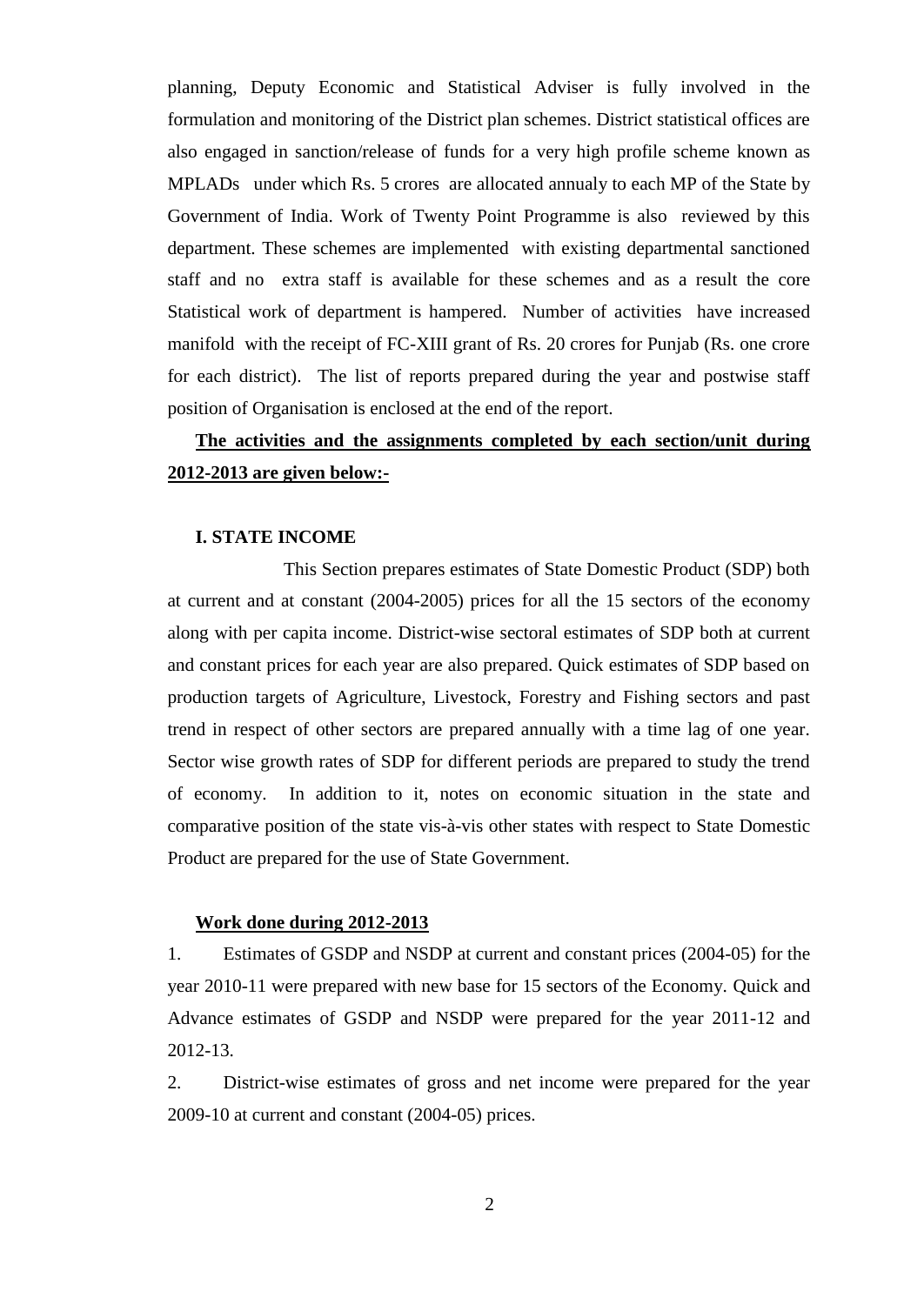3. Information regarding economic situation and growth rates was prepared for inclusion in the budget speech of Finance Minister, Punjab and for Governor's address in Budget Session of Punjab Legislative Assembly.

4. Information regarding Livestock sector, data regarding production and prices for Fishery, Mining and Forestry sectors, data regarding production prices and area under agriculture and Horticulture crops for the year 2010-11, Number of Tractor and diesel engines in Punjab was sent to Central Statistical Organisation, Govt. of India, New Delhi.

5. Relevant Statements relating to sectorwise State Income estimates, Growth Rate and per capita Income of Punjab were prepared for inclusion in the Statistical Abstract of Punjab 2012, Economic Survey of Punjab 2012-13 and Annual Plan 2013-14.

6. Three workshops were attended as below:

i) Regional workshop regarding State Domestic Product conducted by C.S.O. Govt. of India at Sri Nagar 24-9-12 to 28-9-12 .

ii) Refresher Course on Input -output analysis and tables preparation at Govt. Institute of Economic, Pune from 4-2-13 to 9-2-13

iii) International workshop on improvement of Agriculture Statistics

7. Data regarding State Income Estimates in the prescribed performas was sent to Finance Department, Punjab.

8. Report writing regarding Non Profit Institutions was completed.

#### **II. CAPITAL FORMATION**

 This section prepares estimates of Gross State Domestic Capital Formation for all the 13 sectors of the economy at current as well as at constant (2004-05) prices both for public and private sectors. These estimates were compiled asset wise, institution wise and industry wise for the state as a whole.

#### **Work done during 2012-13:-**

1. Estimates of Gross State Domestic Capital Formation for the year 2004-05 to 2010-11 at current and constant prices at new base year 2004-05 were prepared.

2. Critical indicators for the year 2009-10 were prepared and sent to Field operation Section.

3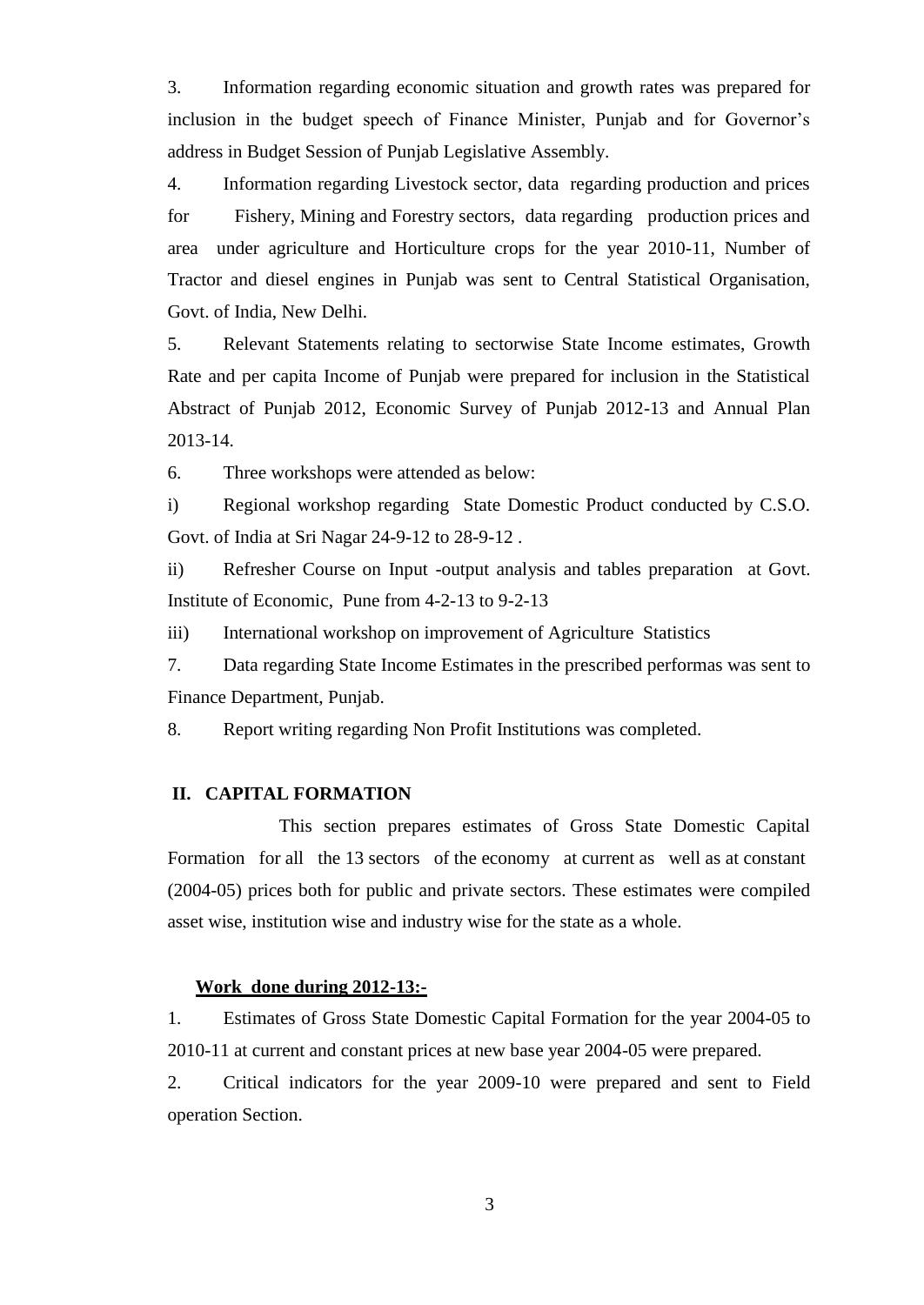#### **III. PUBLIC FINANCE**

 This section undertakes economic analysis of State Government budget and budgets of Municipal Corporations/Councils and Nagar Panchayats Macro economic data regarding public finance is maintained and supplied for various uses.

#### **Work done during 2012-13**

1. Economic & Functional Classification of Municipal Budget which is useful to study the impact of the budgetary transactions of all the Municipal Corporations in the State was prepared for the year 2010-11.

2. Publication, " State Finances: A Comparison" which relates to comparative study of revenue receipts and revenue expenditure of all the states in India was prepared for the year 2010-11.

3. Economic & purpose classification of Punjab Govt. Budget for the year 2011-12 was prepared.

4. Economic Indicators for Punjab vis-à-vis India for the year 2004-05 to 2010-11 were prepared .

#### **IV. EMPLOYMENT**

 Earlier this section used to conduct studies in the field of employment and manpower as recommended by the Planning Commission. Various studies were conducted to study the impact on employment with the setting of some large and medium scale projects. With the acute shortage of staff and manifold increase in new statistical activities, now no staff is available for this work. However, during the year, this section contributed chapters on Employment and Public Distribution System for inclusion in Economic Survey 2012-13.

#### **V. INDUSTRIAL STATISTICS**

 Industry section was set up in Economic & Statistical Organization, Punjab in the year 1967-68 to compile the Industrial Statistics. Presently the compilation of Quarterly/Annual Index of Industrial Production (IIP) for selected important item is being done. The revision of base year of Index of Industrial Production from the year 1993-94=100 to 2004-05 =100 has also been undertaken.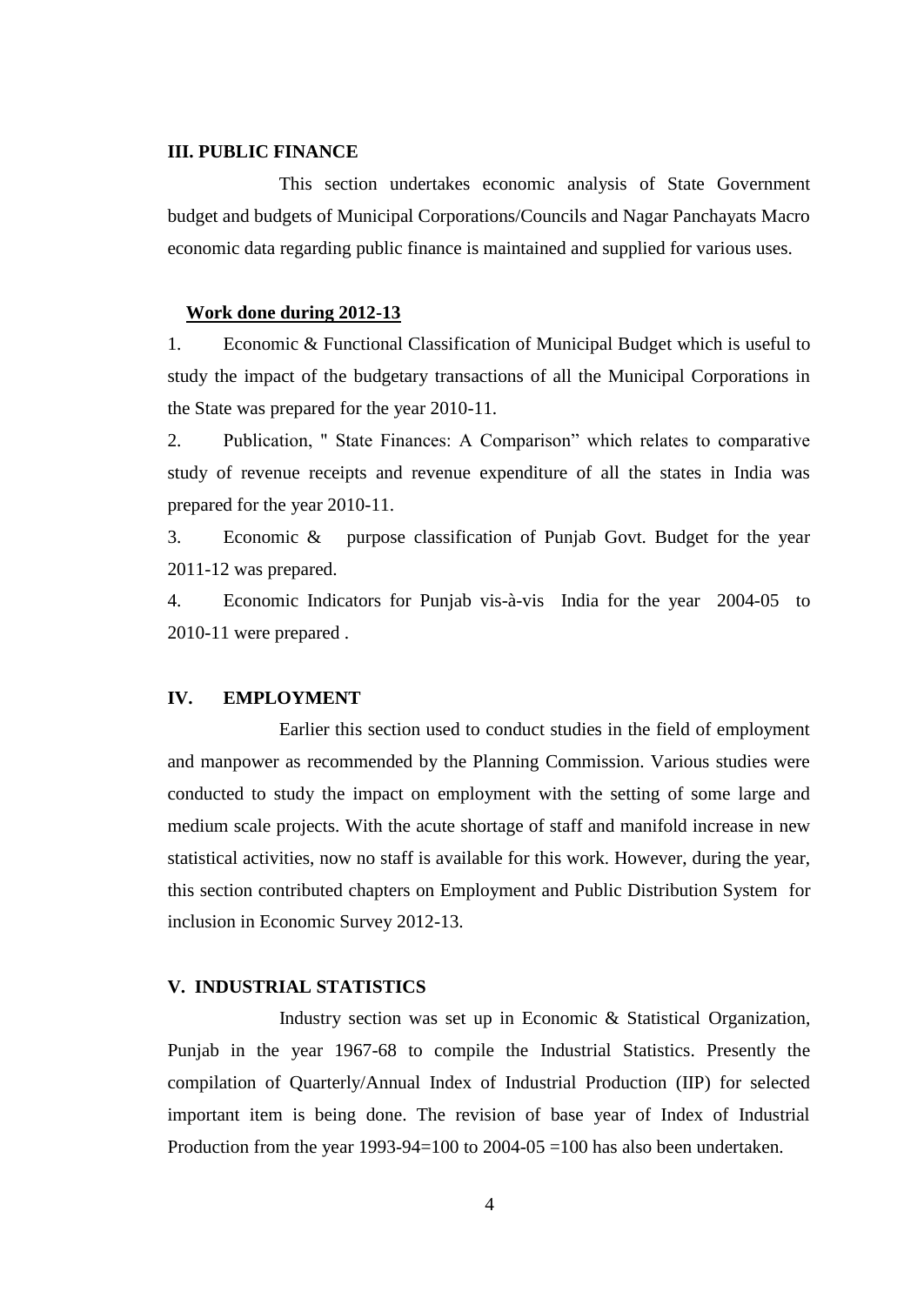#### **Work done during 2012-13**

i) District wise estimates for some key indicators based on ASI summary results for the year 2009-10 which are collected from Ministry of Statistics & Programme Implementation, National Statistical Organization, Central Statistical Office (Industrial Statistical Wing ), Kolkata (Govt. of India) were prepared and sent to concerned branches for its inclusion in the State Statistical Abstract 2012 and Critical Indicators 2009-10.

ii) State Quarterly/Annual Index of Industrial production (IIP) was prepared for the year 2010-11 with base year 1993-94=100 for the selected 111 items at two digit level of NIC-1987.

iii) A chapter on Industry was prepared for inclusion in Economic Survey 2012-13.

iv) State Level Index of Industrial Production for the State of Punjab has been revised from 2004-05 to 2010-11 with the base year 2004-05= 100 . In addition to this ,Index of Industrial Production (IIP) for the year 2011-12 has also been prepared with base year  $2004-05 = 100$  for the selected 115 items at two digit level of NIC 2004. Two tables related to Index of Industrial Production (IIP) and revised series have been sent to the concerned branches for its inclusion in the Statistical Abstract 2012 and Economic Survey 2012-13.

#### **VI. COMPILATION**

 Compilation section acts as the data bank in the department. A wide range of data is made available to the State Administrators, Planners and Researchers so as to take important decisions in formulating and implementing the departmental schemes and for undertaking research work in the State. This section prepares Statistical Abstract, Annual Administrative Report and Punjab at a Glance and coordinates statistical activities with Govt. of India and various states.

#### **Work done during 2012-13**

**1.** Statistical Abstracts of Punjab 2011 and 2012 (Budget document) .were prepared

**2.** Material for the Finance Minister's address for the budget sessions 2012 and 2013 were prepared.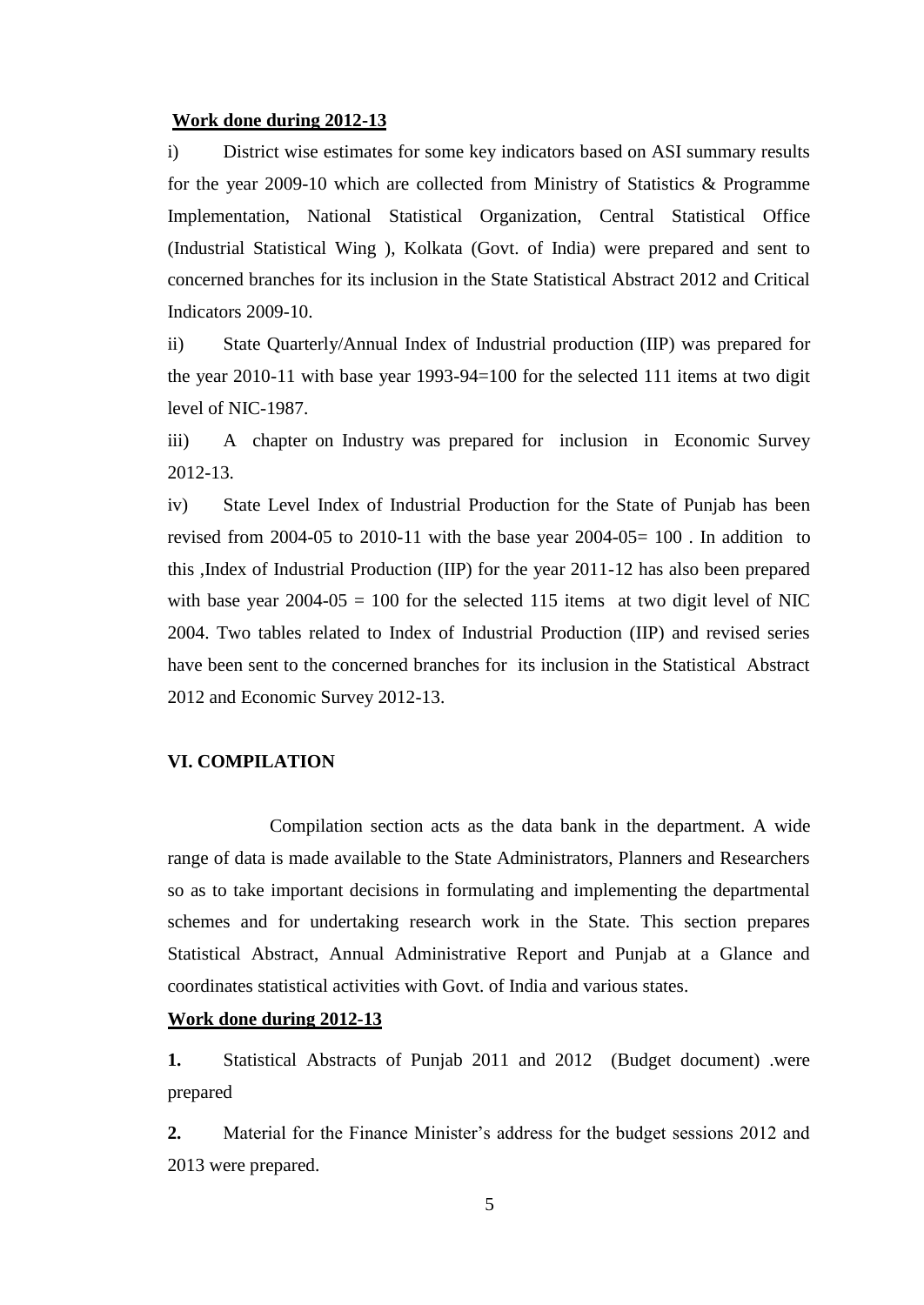3. Information on the achievements of the department during the year was sent to CM office.

4. Annual Administrative Report for the year 2010-11 was prepared and got approved from the Council of Ministers Meeting (CMM) .Work of Annual Administrative Report for the year 2011-12 remained under progress**.**

5. Information for the quarterly Statistical Newsletter for the quarters ending 3/2012, 6/2012, 9/2012 and 12/2012 and half yearly report for the half year ending 6/2012 and 12/2012 with regard to National Advisory Board on Statistics was sent to C.S.O. Govt. of India, New Delhi.

6. "Punjab at a Glance district-wise" for the year 2011 was prepared.

7. 20th Conference of Centre and State Statistical Organizations on 9-11 January, 2013 at Gangtok (Sikkim) was attended by the Joint Director. Action taken report of 19<sup>th</sup> Conference was also sent to CSO.

8 Under Right to Information Act, 2005, Information of 17 Manuals as on 31.3.12 was updated.

#### **Misc.**

1. This section also handled the work of Co-ordination and various trainings.

#### **VII. PRICES**

 For studying the behavior of prices especially under inflationary pressures, wholesale and retail prices are collected every week. From these prices, monthly price bulletins are prepared. Price Index Numbers for the working class in Punjab are prepared every month for six centres viz. Abohar, Bathinda, Dhariwal, Nangal, Patiala & Phagwara and sent to State Government departments and the concerned Industrial units for providing relief to factory workers for compensating the increase in prices. Data regarding rural retail prices and agriculture labour wages are collected and circulated for the information of Central and State Government departments every month. The monthly monitoring report for retail & wholesale prices of selected essential commodities is prepared.

#### **Work done during 2012-13**

**1.** Consumer Price Index (Base 1987=100) for the working class for six selected centres was prepared and issued from March,2012 to Februrary,2013.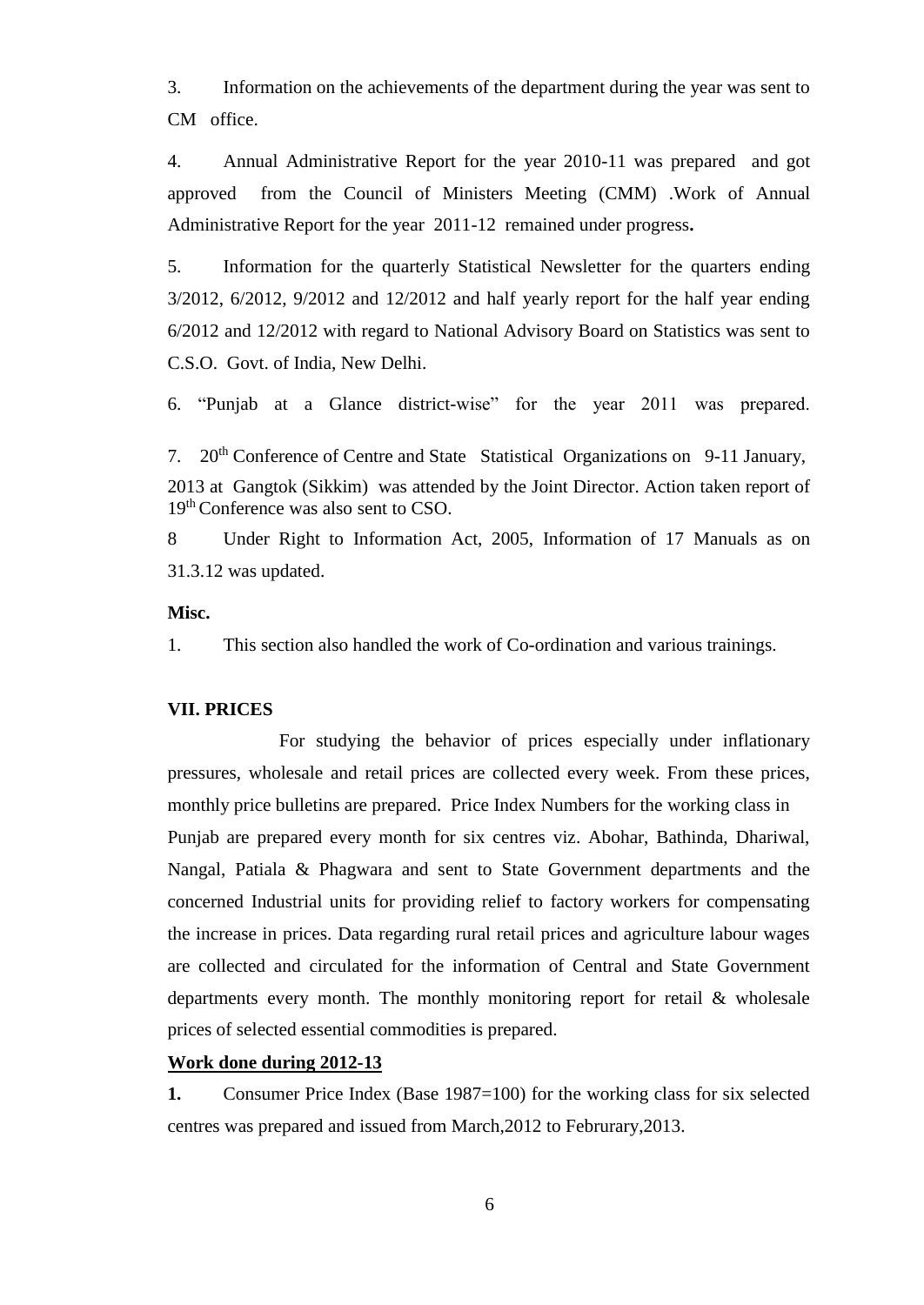2. Wholesale Price Bulletins from October, 2011 to February,2013 were prepared.

3. Agricultural Labour Wages and Rural Retail prices were prepared from March,2012 to February, 2013 and requisite information sent to Agriculture Department, Punjab.

4. The monthly monitoring report for retail and wholesale prices of selected essential commodities was prepared from January, 2012 to February, 2013.

5. Chapter on Prices for the Economic Survey 2012-13 and Statistical Abstract of Punjab 2012 along with tables were prepared.

#### **VIII. FIELD OPERATION**

 The Field Operation Section of Economic & Statistical Organisation Punjab was set up with the primary objective of improving the quality of statistics at Village and Block level. This section also collects additional primary data on various important socio-economic aspects at village and block level which is rarely collected by any other agency. With the advent of block/micro level planning, block level statistics have become more important and are in great demand from various government departments and organisations especially for the purpose of decentralized grass root planning.

 Detailed village-wise information is collected and compiled by investigators posted at block level and checked by Statistical Assistants/Assistant Research Officers under the supervision of District Statistical officers at district level. At state level this data is scrutinized & analysed. On the basis of the information collected, Village Directories & Block-at-a-glance were prepared by each district of the state.

 As directed by Planning Commission, Govt. of India, Village Directory of each district of the State have been placed on website since 1998-99. Block-wise indicators of Socio-Economic Development (Rural) are also prepared annually.Similarly Critical Economic Indicators of Punjab v/s India are prepared & placed on website.

#### **Work done during 2012-13**

1. i) Village Directories for the year 2009-10 completed and placed on departmental website [www.esopb.gov.in.](http://www.esopb.gov.in/)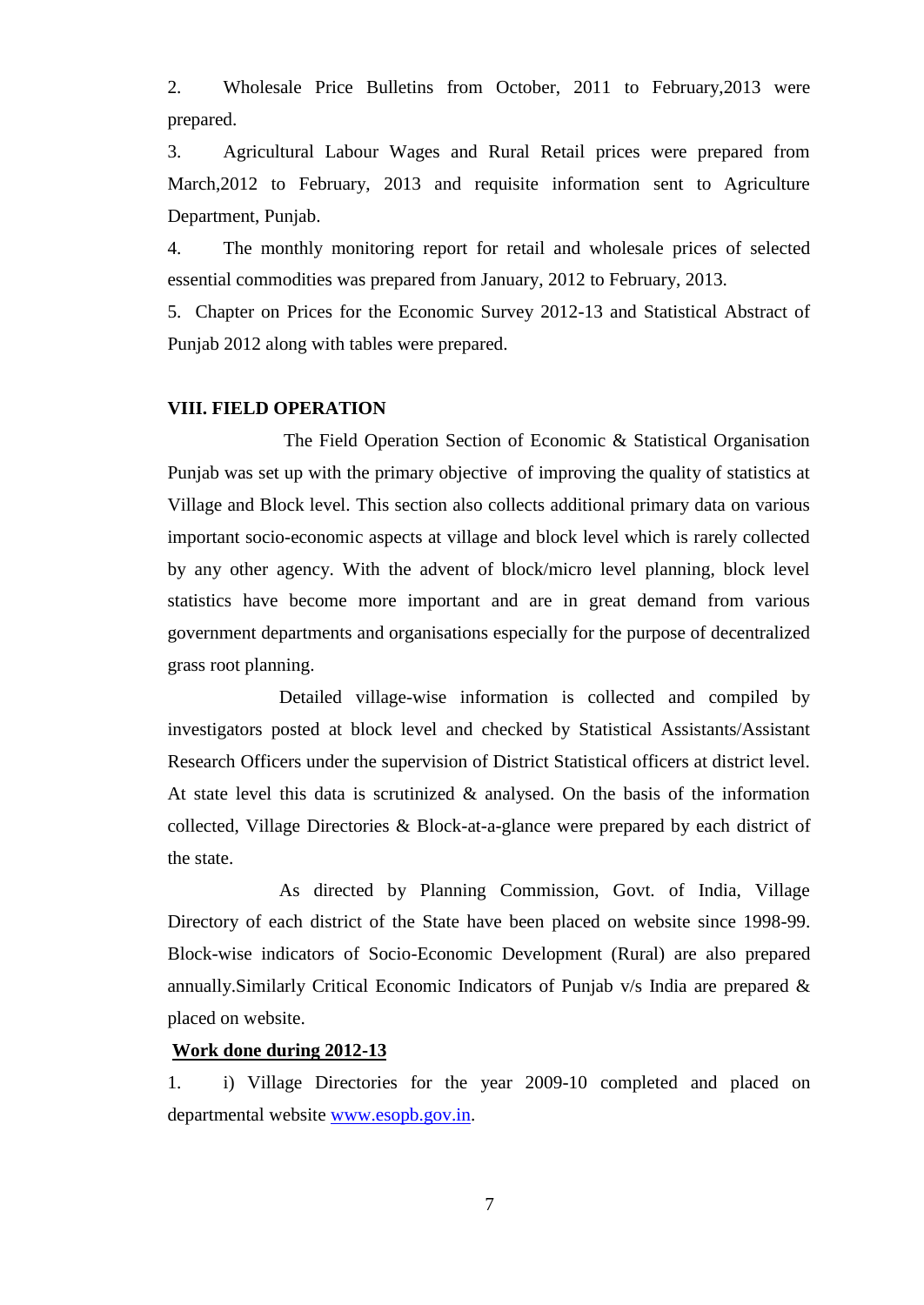ii) Village Directories of 17 districts for the year 2010- 11 were checked online and displayed on departmental website [www.esopb.gov.in.](http://www.esopb.gov.in/)

2. Block at a Glance of 4 districts for the year 2010-11 were checked online and displayed on departmental website. Block at a Glance of 4 districts for the year 2011- 12 were received.

3. Critical Economic Indicators of Punjab Vs. India for the year 2009-10 were prepared, computerized and placed on website [www.pbplanning.gov.in](http://www.pbplanning.gov.in/)

4. Contributed three chapters for Economic survey of Punjab for the year 2011- 12 and 2012-13 .

5. Co-ordinated the work of Unemployment Survey conducted by Ministry of Labour and Employment, GOI.

6. Application of software prepared by C-DAC for Village Directory and Block-At-A-Glance was initiated and shortcomings found by Districts and Head office were sent to C-DAC from time to time to remove the discrepancies in reports.

7. Coordination was done between department branches and C-DAC Mohali for application of new software.

#### **IX. DEMOGRAPHY & HOUSING**

Demography Section prepares following reports.

#### **1. Census of Punjab Govt. Employees & Semi- Govt. Employees**.

 This is an annual publication which contains the information regarding Govt. and Semi-Govt. employees in Punjab as on 31<sup>st</sup> March. The Report contains data according to pay rangewise, district-wise, department–wise and sex-wise. The information about number of scheduled castes, backward classes, ex-servicemen, wards of freedom fighters and handicapped employees is also collected.

 Since March, 1993 the information regarding semi- Govt. employees working in Boards, Corporations, Municipalities, Municipal Corporations, Market Committees, Improvement Trusts is also incorporated in this publication. Report regarding Census of Punjab Govt. & Semi Govt. employees as on 31-3-10 was prepared .

#### **2. Municipal Statistics of Punjab:**

 This report is published annually and contains important data of all the Municipal Corporations/ Councils of the State regarding area and population, vital health, education, water-supply, entertainment facilities, hotels, veterinary hospitals, banks,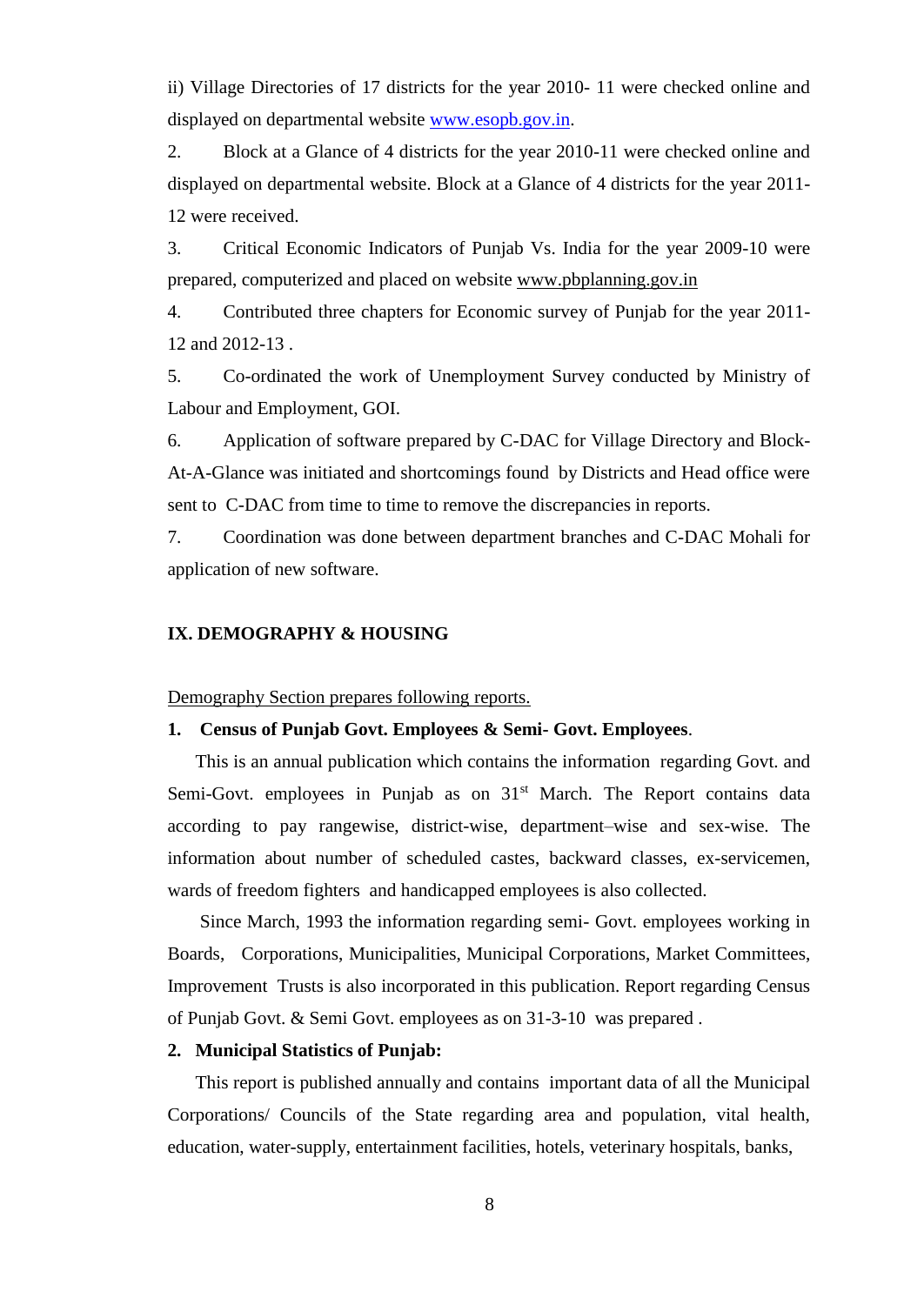roads, sports facilities, diesel/ petrol pump & number of gas agencies etc. Report of Municipal Year Book 2009-10 was prepared during this period.

#### 2. **Building Material Prices and Wages of Labourers**:

(i) Data regarding building material prices and wages of different types of labourers is collected quarterly from all the districts and after compilation sent to National Building Organisation, Govt. of India, New Delhi.

(ii) Building Construction Cost Index is prepared annually & sent to NBO, Govt. of India, New Delhi.

(iii) Information regarding prices of Building Material and Wages of Labour for the Quarter ending 31.3.12, 30.6.12, 30.9.12 and 31.12.12 was prepared and sent to N.B.O. Govt. of India, New Delhi. Building Construction Cost Index (BCCI) for the year 2012 was prepared and sent to NBO, New Delhi

#### 4. **Housing /Building Construction Statistics**

 As per guidelines of Central Govt. Information regarding Private /Public sector housing/building construction is collected from concerned Municipal Committees and State Govt. Undertakings respectively & sent to N.B.O. Govt.of India, New Delhi.

(i) Information regarding construction in housing sector concerned with Punjab Police Housing Corporation for the year 2008-2009 and Housefed Punjab for the year 2010-11 and 2011-2012 and Punjab Housing and Urban Development Authority (PUDA) for the year 2010-11, Punjab Health System Corporation for the year 2010-11 and Public Works department (B&R) for the year 2008-2009, was collected and sent to NBO New Delhi through e-mail.

(ii) 22 tables of Area and population for Statistical Atlas of Punjab state on the basis of Census 2011 were prepared and sent to compilation section.

#### 5. **Basic Statistics for Local Development**

 Basic Statistics for Local Development Survey was conducted in district Roop Nagar as a pilot survey of GOI. The second phase of the field work of the survey was completed in 2012-13. The work of data entry and scrutiny is under progress. The co-ordination of work was undertaken during the year 2012-13 by this section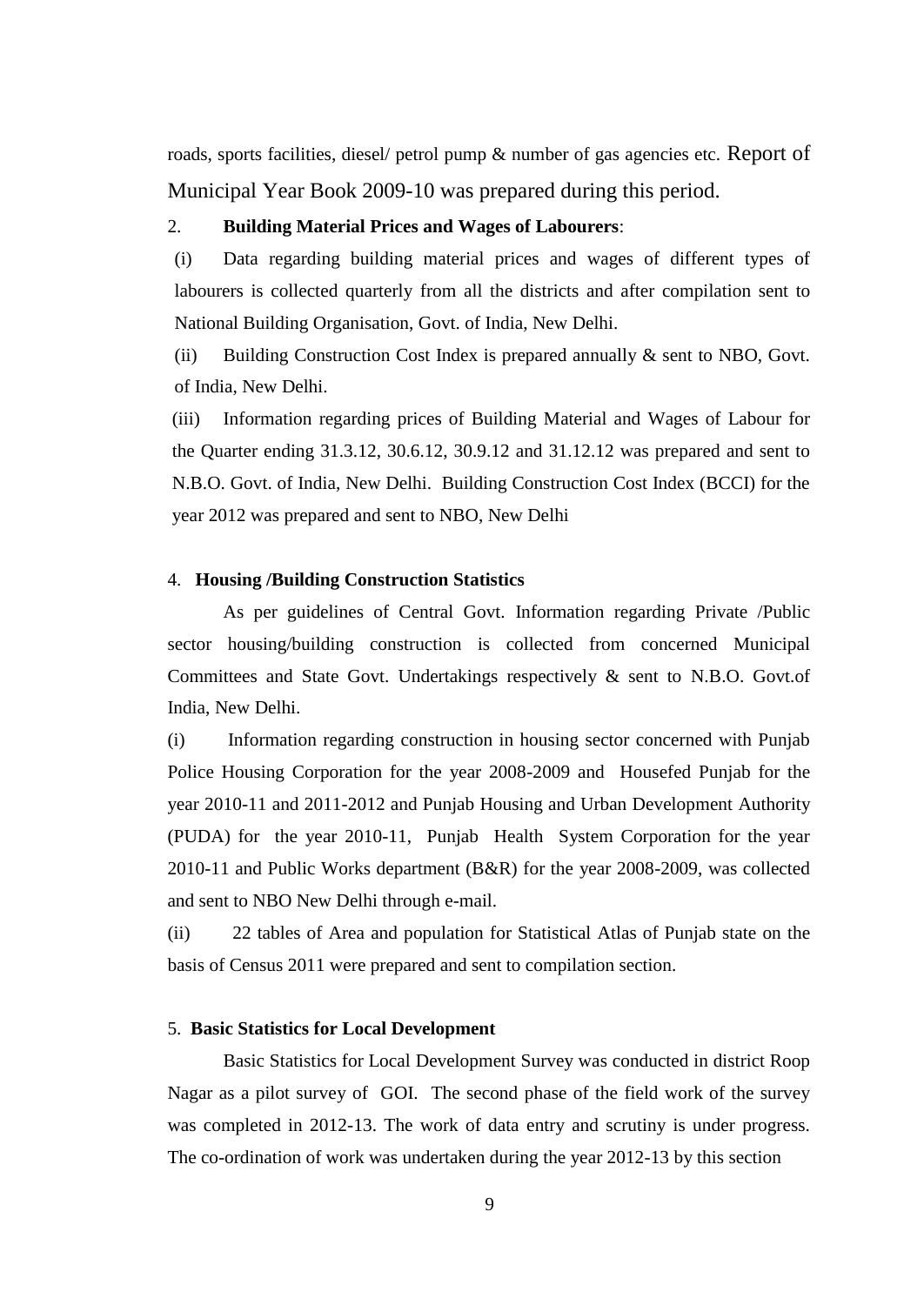#### 6. **Employment and Un-employment Survey**

 The Employment and Un-employment Survey is being conducted by the Labour Bureau, In Punjab. The work of this survey is being supervised by E.S.O. Punjab. The Co-ordination work of this survey was undertaken by demography section.

#### **X. IRRIGATION & POWER**

 This section prepares report on Energy Statistics of Punjab which contains district-wise and state-wise information pertaining to various aspects of energy. It contains comprehensive information regarding generation and consumption of electricity, transmission and distribution, Installed capacity of plants, Plant load factors, Connected load, Length of LT, 11KV Lines and HT lines, number of transformers, towns and villages electrified, number of gas connections, number of gobar gas plants, consumption of petrol, high speed diesel, kerosene oil and expenditure on power schemes etc. Comparative figures of other states on different aspects are also given where ever possible.

#### **Work done during 2012-13**

1. The report relating to Energy Statistics of Punjab for the year 2008-09 was got approved. The report for the year 2009-10 alongwith write up both in English and Punjabi version was completed and data is being scrutinized.

**MISC:-**

1. Important information pertaining to Energy chapter for State Statistical Abstract 2012 and five tables relating to Economic Survey 2012-13 alongwith write up were prepared.

2. Data for Critical Economic Indicators relating to Energy for the year 2009-10 and data relating to Statistical Atlas of Punjab 2012 were supplied to concerned branch.

#### **XI. FARM ACCOUNTS**

Farm Accounts Section prepares following two reports.

- i) Farm Accounts in Punjab.
- ii) Family Budget of Selected Cultivators in Punjab.

The main objective of these reports is to assess the yearly income and expenditure of selected cultivators from farming and other sources. The reports depict comparative economic position of the selected mechanized and semi-mechanized holdings. For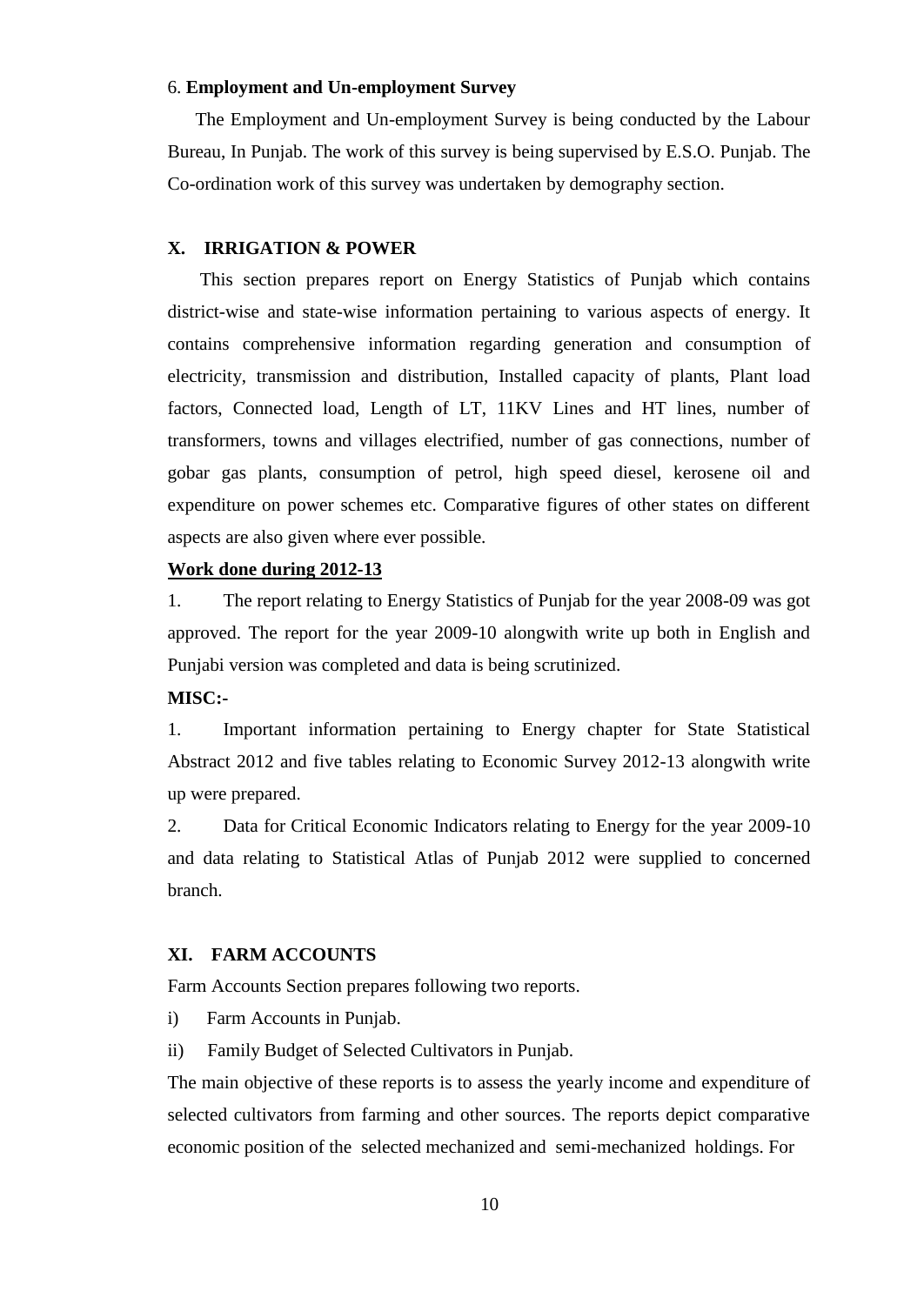this purpose one mechanised and one semi-mechanised holding is selected from each tehsil of every district of Punjab.

#### **Work done during 2012-13**

1. The report on Farm Accounts in Punjab 2009-10 was computerized and put up for approval. .

2. Report on Family Budget of Selected Cultivators 2008-09 was prepared and got approved.

#### **XII. NATIONAL SAMPLE SURVEY**

 The National Sample Survey Organisation (NSSO) was started by Govt. of India in 1950, to collect comprehensive socio-economic data to meet the statistical needs of Central and State Govts., Planning Commission and other important Organisations. The National Sample Survey (NSS) is a large scale survey conducted at National level by Govt. of India in the form of successive rounds, each round covering topics of current interest. The State of Punjab joined this scheme on equal matching basis during 14th round in the year 1958-59. The objective of collection of data through NSS scheme is first to obtain exclusive sample results for the State of Punjab for its onward transmission to National Sample Survey organisation (GOI) for pooling of Central and State Sample results and secondly to provide Statistical information to various Government departments as and when required by them.

#### **Work done during 2012-13**

During this period field work regarding  $4<sup>th</sup>$  sub-round of 68th Round of NSS was started in April, 2012 and completed in June, 2012. Total 98 samples (Rural-49, Urban-49) were surveyed and 2450 schedules were filled and 69th round of NSS was started from 1st July 2012 and completed on 31st December 2012. During this period total 187 samples (Rural 92 +Urban 95) for sub round 1st and 2nd were surveyed and 2407 schedules were filled. All India as well as Regional Workshop on 70th Round of NSS was attended by the concerned officers. Field work for 70th round of NSS was also started from 1st January, 2013 and survey work of 86 samples (Rural 45+ Urban 41) was completed upto 31st March, 2013 and to fill 1994 schedules.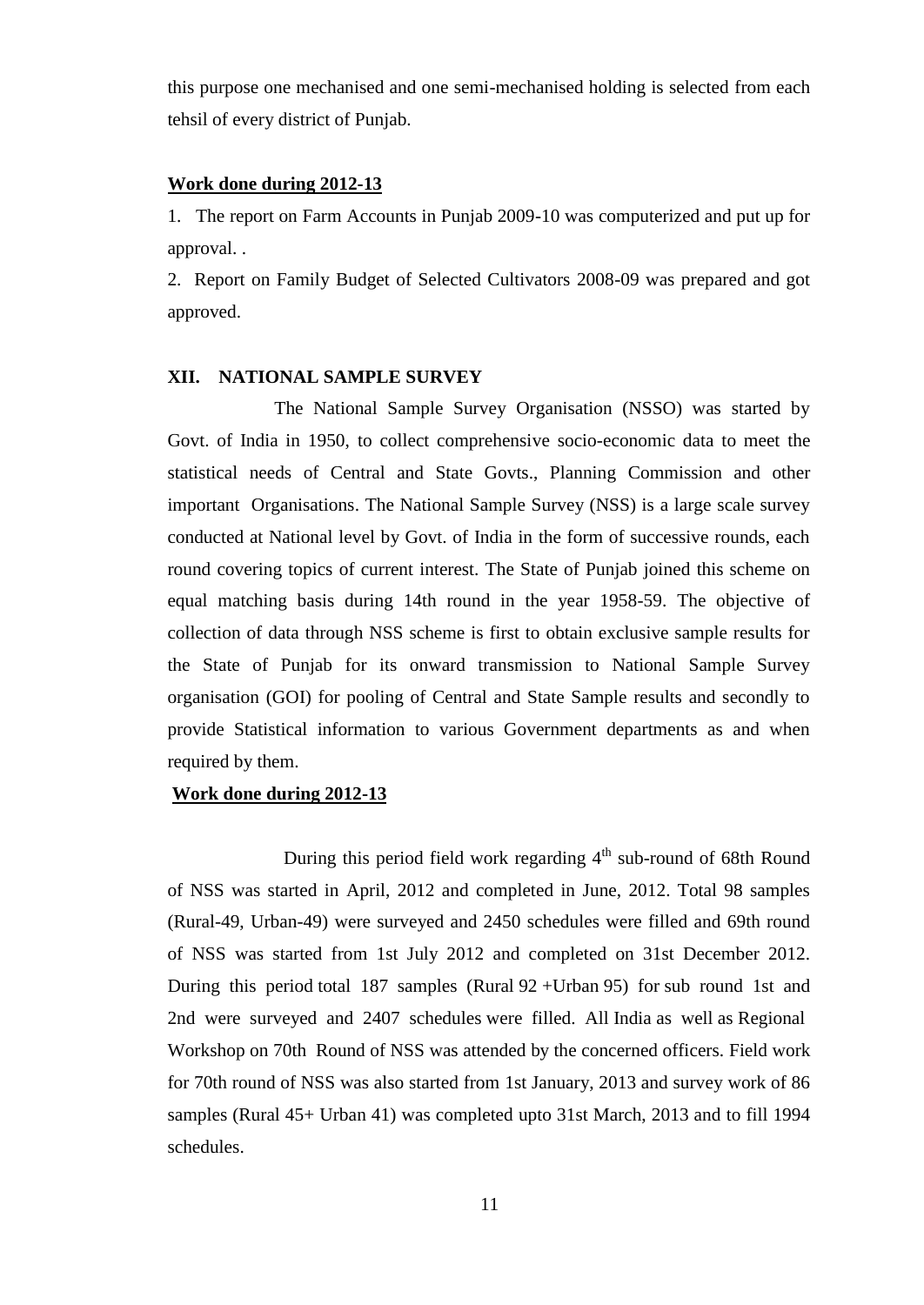#### **XIII. TABULATION**

Tabulation section tabulates the collected data through various rounds by National Sample Survey Section. Processing and tabulation of data is prepared with the procedure and tabulation plan supplied by the National Sample Survey Organisation (NSSO) Govt. of India, New Delhi.

#### **Work done during 2012-13**

- 1. Data entered 185 samples of 66th round of NSS.
- 2. Validation of 81samples of 66th round completed.
- 3 Scrutinized the samples of 69th round received from 4 circles.

#### **XIV. ART**

 Main function of the section is to prepare titles, graphical charts/pictogrammes, maps and other visual aids for various publications/reports/folders and brochures of Economic & Statistical Organisation, Punjab.

#### **Work done during 2012-13**

During the year 2012-13, this section remained engaged in preparation of geographical maps/ charts/pictograms and other visual aids for E.S.O. Punjab for the following publications, folders and brochures etc.

- 1. Statistical Abstract of Punjab 2011.
- 2. Economic Survey of Punjab 2011-12.
- 3. Statistical Abstract of Punjab 2012.
- 4. Economic Survey of Punjab 2012-13.
- 5. Punjab At-A-Glance 2011 (District-wise).
- 6. State Domestic product of Punjab 2004-05 to 2009-10 .
- 7. Statistical Hand Book of Punjab 2011.
- 8. Non Profit Institutions.
- 9. Multi-coloured displaying charts.

 87 black and white graphical charts for printing, 24 title design including their colour scheme and 12 multi colored displaying charts prepared as per requirement.

 This section also supervised the art work relating to time bound publications of the department in Printing Press, U.T. Chandigarh and Punjab Govt. Press, Mohali to ensure their accuracy according to the approved design.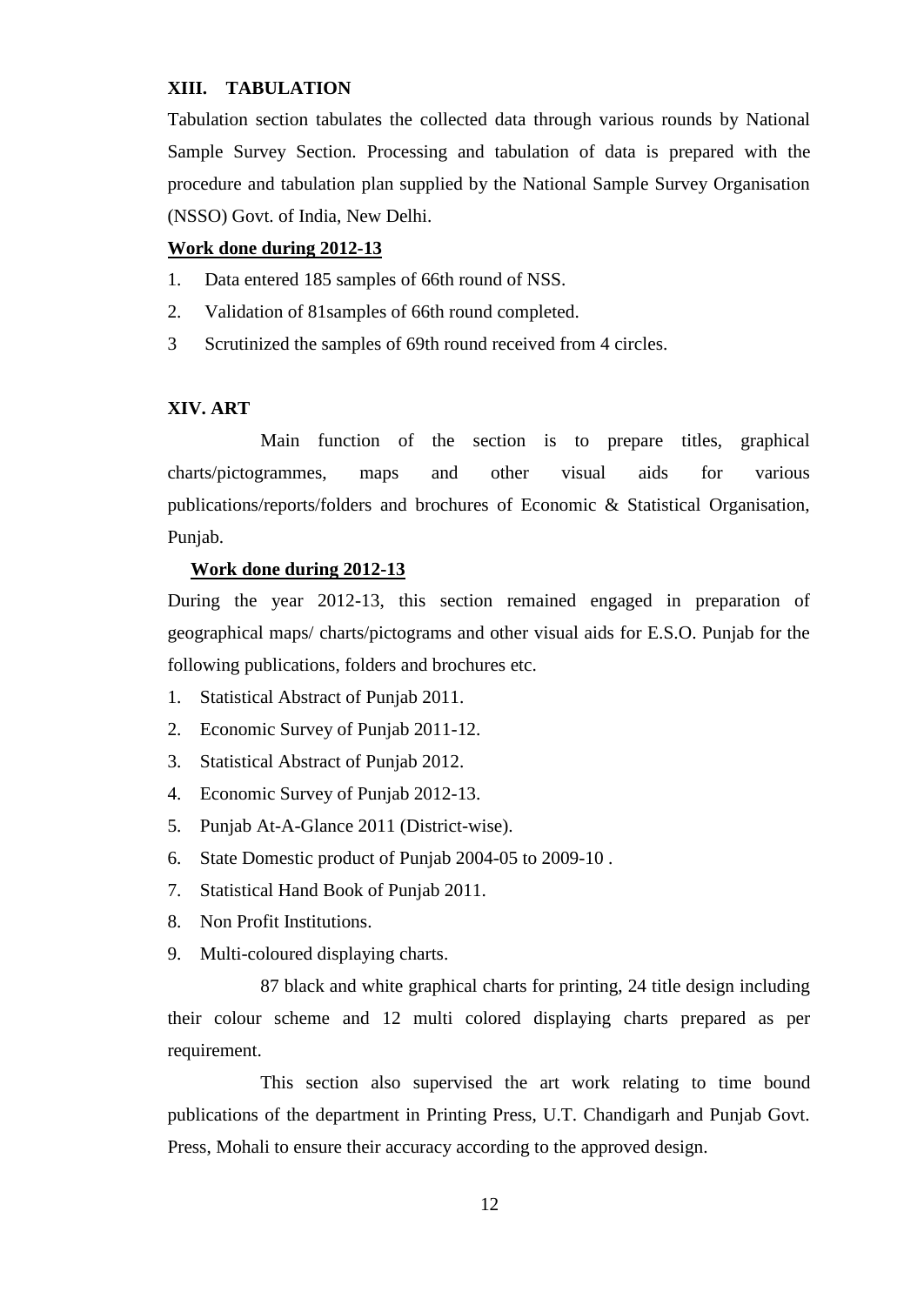#### **XV. ECONOMIC CENSUS**

 The Sixth Economic Census 2012-13 is being conducted by Central Statistical Organisation, Ministry of Statistics & Programme Implementation, Govt. of India throughout the country including Punjab. This is a 100% centrally sponsored scheme. Economic & Statistical Organisation Punjab, Dept. of Planning is the nodal agency for the implementation of scheme in the state and will be actively associated with the training and monitoring of field work of Economic Census, scrutiny and coding, tabulation of data during the Economic Census scheme period as per guidelines of CSO, MOSPI, GOI. The work for the 6th Economic Census is to be done from October, 2012 to June, 2013 as per schedule given by CSO. The field work was completed on 16 February, 2013 in Punjab State. The scrutiny, coding and report work will be done during 2013-14 & 2014-15. Since this scheme is 100% centrally sponsored scheme, the entire expenditure on this scheme is met from funds provided by GOI. CSO, GOI has allocated the amount of Rs 14.65 crore. During financial year 2012-13, total amount of Rs 14,02,09,000/- has been received out of which Rs 42,28,884/- has been spent. Request for revalidation of unspent amount Rs 13,59,80,116/- has already been sent to the CSO, MOSPI, GOI.

#### **Work Done During 2012-2013**

1. State Level Steering Committee and District Monitoring Committee (in each district) have been constituted.

2. For smooth functioning of 6th economic census scheme work, staff was deployed on contract basis i.e. Dy.ESA(1), Research Officer(1), Assistant Research Officer(1),Statistical Assistant (2),Investigator(2), Steno-Typist (1), Clerk (1).

3. Regional level training- cum- workshop for trainers held on  $28<sup>th</sup>$ -  $29<sup>th</sup>$  August, 2012 in Shimla (Himachal Pradesh) was attended by Economic Advisor, Govt. of Punjab alongwith five Regional officers from Head Office, Chandigarh.

4. At state level, the meeting of State Level Steering Committee was held with Administrative Secretaries at Punjab Bhawan, Chandigarh under the chairmanship of Hon'ble Chief Minister, Punjab. At district level, meetings of District Monitoring Committees were held under the chairmanship of concerned Deputy Commissioners from time to time (every month) during the year.

5. Schedules and Instruction Manuals were prepared in Punjabi language, got printed. and distributed in all the districts of state.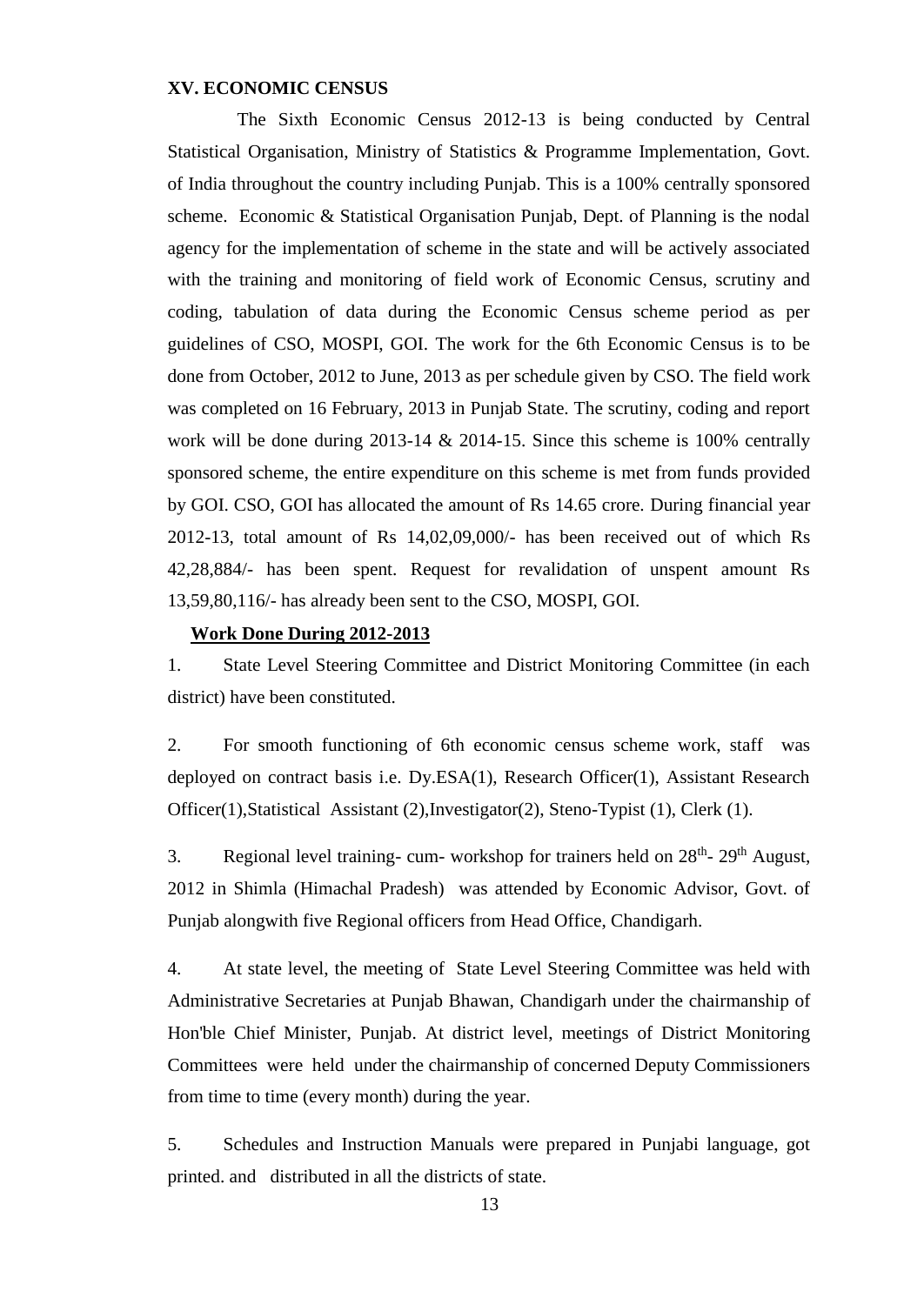6. Two days state level training was organised at Chandigarh i.e. 1 day theoretical training for Dy.ESAs from all the districts and concerned staff on 13.12.2012 and 1 day field visit on 14.12.2012.

7. District level trainings were conducted by District Statistical Offices in the supervision of Regional officers to train master trainers and other supervisory staff.

8. Block level trainings were conducted by District Statistical Offices to train the enumerators and supervisors by master trainers.

9. Publicity has been done through Newspapers, Banners, Posters and Live Talk show on TV organised by Head Office, Chandigarh.

10. Field work for 6th Economic Census was completed on 16.02.13 except in some cantonment areas and instructions have been given to all districts to complete NIC coding and scrutiny of schedules by 30.04.13.

#### **XVI. TWENTY POINT PROGRAMME**

 Twenty point Programme became operational with effect from 1st April, 2007.This programme is meant to give thrust to schemes relating to poverty alleviation, employment generation in rural areas, housing, education, family welfare and health, protection of environment and many other schemes having an impact on the quality of life, especially in the rural areas. Under this programme 65 items are monitored annually, out of these 20 items are monitored on monthly basis.

 Information in respect of physical/financial performance of schemes run by the different departments in the State is being collected and after doing thorough scrutiny the same is being sent to Ministry of Statistics and Programme Implementation (GOI) every month. The financial and physical information prepared for TPP-06 is also placed on the department's Website. For the effective implementation of this programme, state level, district level and Block level monitoring committees have already been constituted:

#### **Work done during 2012-13**

1. Monthly progress reports for the year 2012-13 were collected from different departments, scrutinized and sent the same to Ministry of Statistics and Programme Implementation (MOSPI) Govt. of India.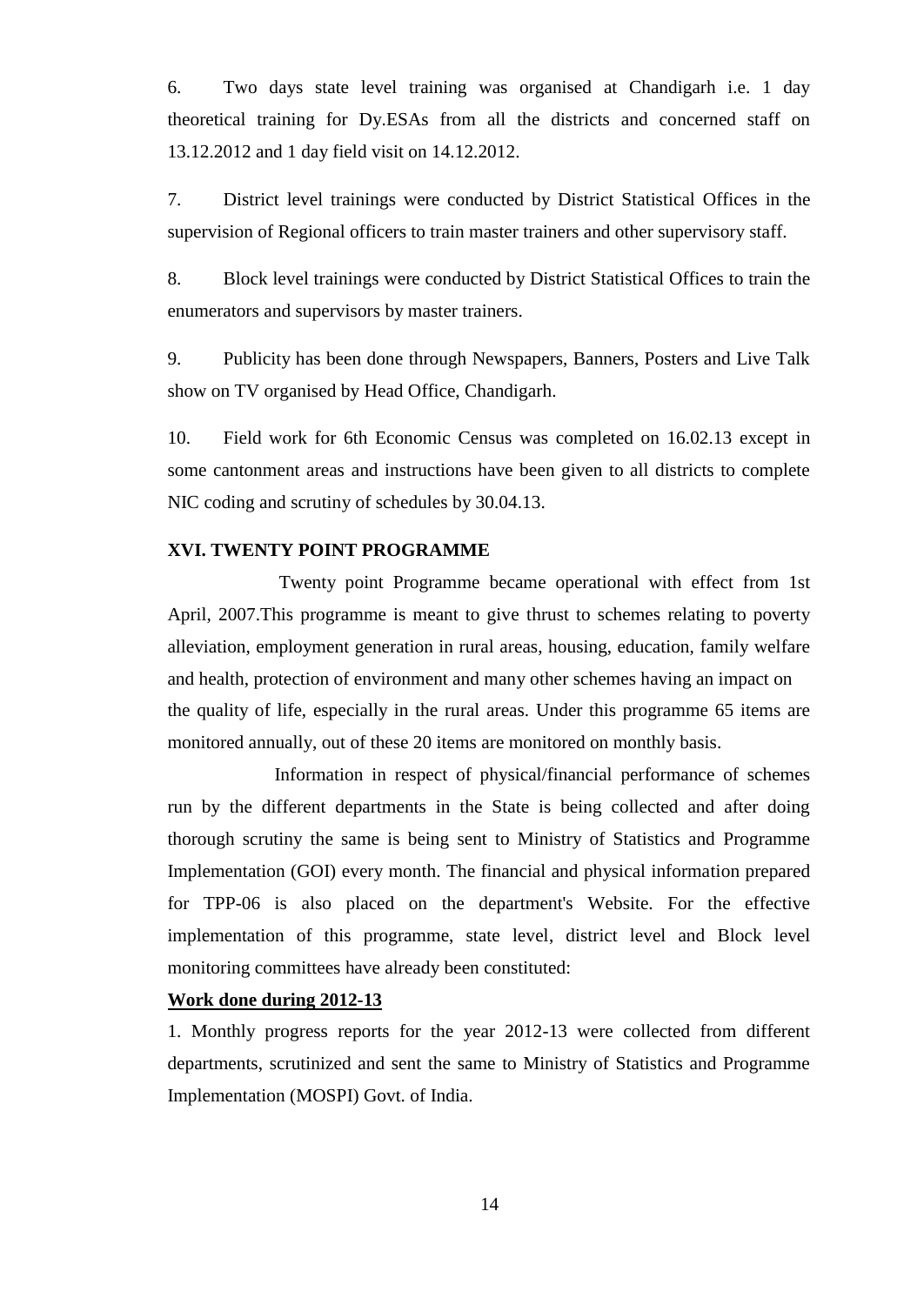2. The Financial, Physical and monthly progress report regarding TPP-06 for the month of April to October 2012 was placed on department's website, according to the latest publication received from MOSPI, Govt. of India.

3. As desired by Principal Secretary, Planning the information regarding progress was prepared for the schemes covered under 20 point programme and concerned departments were directed to take action accordingly.

4. On the directions of Ministry of Statistics and Programme Implementation, a meeting under the chairmanship of Shri. Pankaj Jain (IAS) Additional Secretary (MOSPI) was arranged with the higher authorities of the State. Financial allocation, expenditure, physical target and achievements provided under the Centre / State level and 13th Finance Commission were discussed with higher authorities. After compilation, the report was also sent to the concerned ministry.

5. For the revamping of TPP-2006, as many as 22 departments of the State were requested to offer their comments for the inclusion/deletion of schemes concerning to their departments for 65 items covering 162 parameters.

6. Annual National review Meeting for Twenty Point Programme-2006 for the year 2011-12 was attended at New Delhi by Director (T) in which the progress of the schemes relating to the state was conveyed to the Central Authorities.

7. Chapters along with tables regarding TPP-2006 were prepared for Economic Survey for the year 2011-12 and 2012-13.

8. Economic Survey for the year 2011-12 and 2012-13 was prepared which was presented to the state Vidhan Sabha.

## **XVII. MEMBER OF PARLIAMENT LOCAL AREA DEVELOPMENT SCHEME (MPLADS)**

Under this scheme, funds to the tune of Rs. 5.00 crores are allocated to Member of Parliament every year, which are released on the basis of recommendations made by the MPs and are spent on development works carried under the supervision of Deputy Commissioner in their respective areas at district level. Economic & Statistical Organisation, Punjab (E.S.O.) is performing the duty as a Nodal Department under this scheme and maintaining liaison with the Deputy Commissioners at the District level and Ministry of Statistics & Programme Implementation, Govt. of India.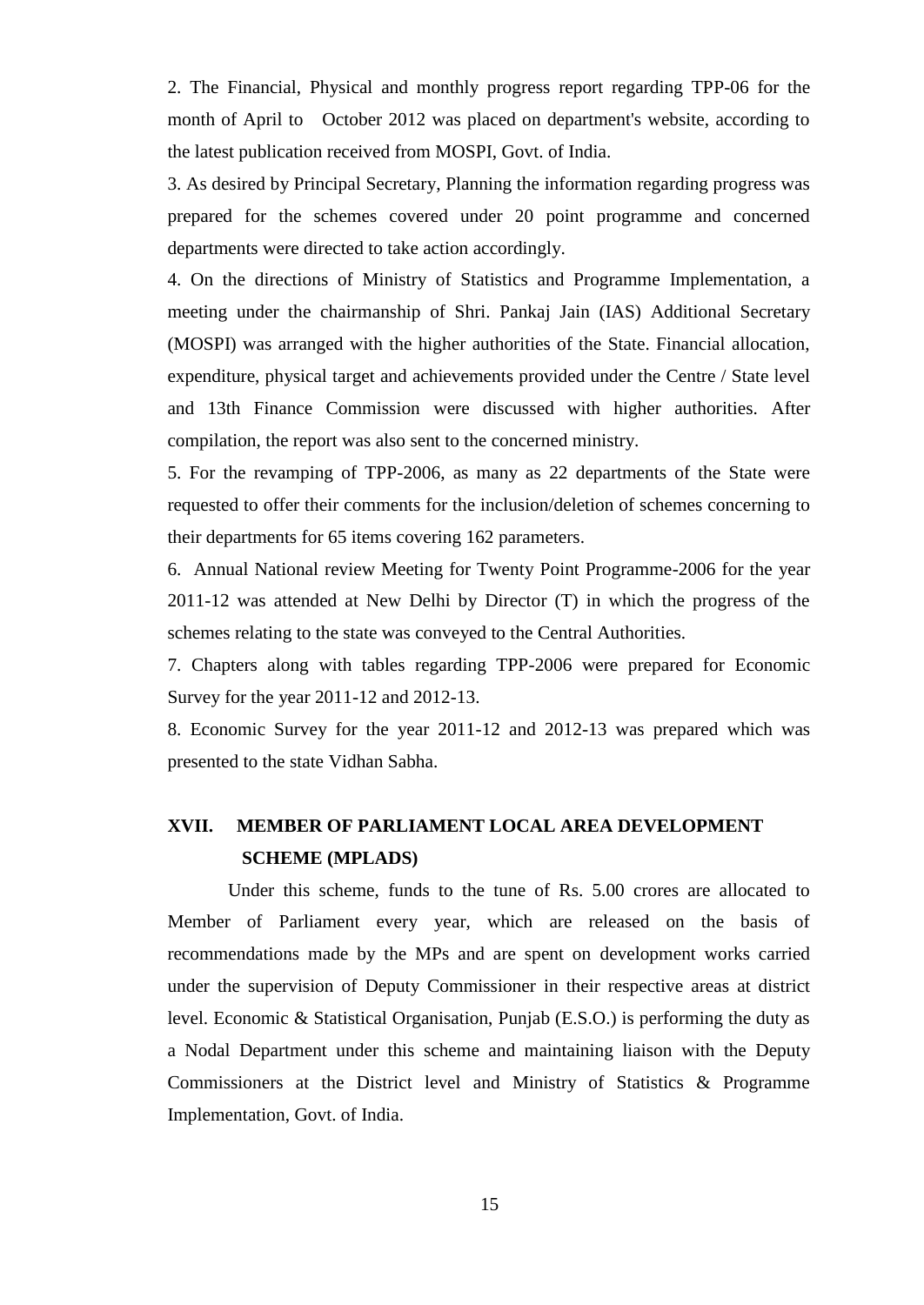#### **Work done during 2012-13**

#### 1. **Release of Installments**

 Total 29 installments (20 for Lok Sabha and 9 for Rajya Sabha) amounting Rs. 2.50 Crore each were got released from Govt. of India for Honourable 13 Lok Sabha and 7 Rajya Sabha members.

#### 2. **Monthly Progress Report**

 Monthly Progress Reports showing Financial and Physical Progress of the scheme were collected from all Nodal Districts After compilation, reports were uploaded on the website.

#### 3. **MPLADS Work of Software**

As on 31.3.13 , 95.17% work have been uploaded.

#### 4. **Meetings**

 i) Para-wise reply of Agenda Notes were prepared for the meeting of Secretaries held on 22.8.2012 under the Chairmanship of Sh. Srikant Jena, Hon'ble Minister of State. Shri Pankaj Jain IAS Special Secretary G.O.I. reviewed the progress made under MPLAD scheme at Punjab Bhawan, Chandigarh on 20.9.12.

 ii) Four Review meetings on MPLAD Schemes were held under the chairmanship of Economic Adviser, Govt. of Punjab at Chandigarh in which Deputy Economic and Statistical Adviser of all districts participated.

#### iii) **C&AG performance Audit Report 2012-13:-**

 Out of total 13 Audit paras, 12 paras have already been settled and correspondence regarding 13th paras of performance Audit Report No. 31 was made with concerned districts and the reply received from them was sent to MOSPI(GOI) New Delhi to settle the remaining para.

#### **XVIII. India Statistical Strengthening Project**

ISSP branch has been assigned following works :-

#### 1. **ISSP Project**

 This project has been launched as a centrally sponsored scheme by govt. of India as a follow up of recommendations of Rangarajan Commission report-2001. The main objective of this project is to strengthen the State Statistical System. Under this Project a Letter of Participation (LOP) has been signed by the State Government with Ministry of Statistics and Programme Implementation (MOSPI), Govt. of India to implement the project in State. As per the LOP the States will, inter-alia, prepare "State Strategic Statistical Plan (SSSP)" on the basis of which Govt of India (GOI) will provide grant to states for reforming of the State Statistical System.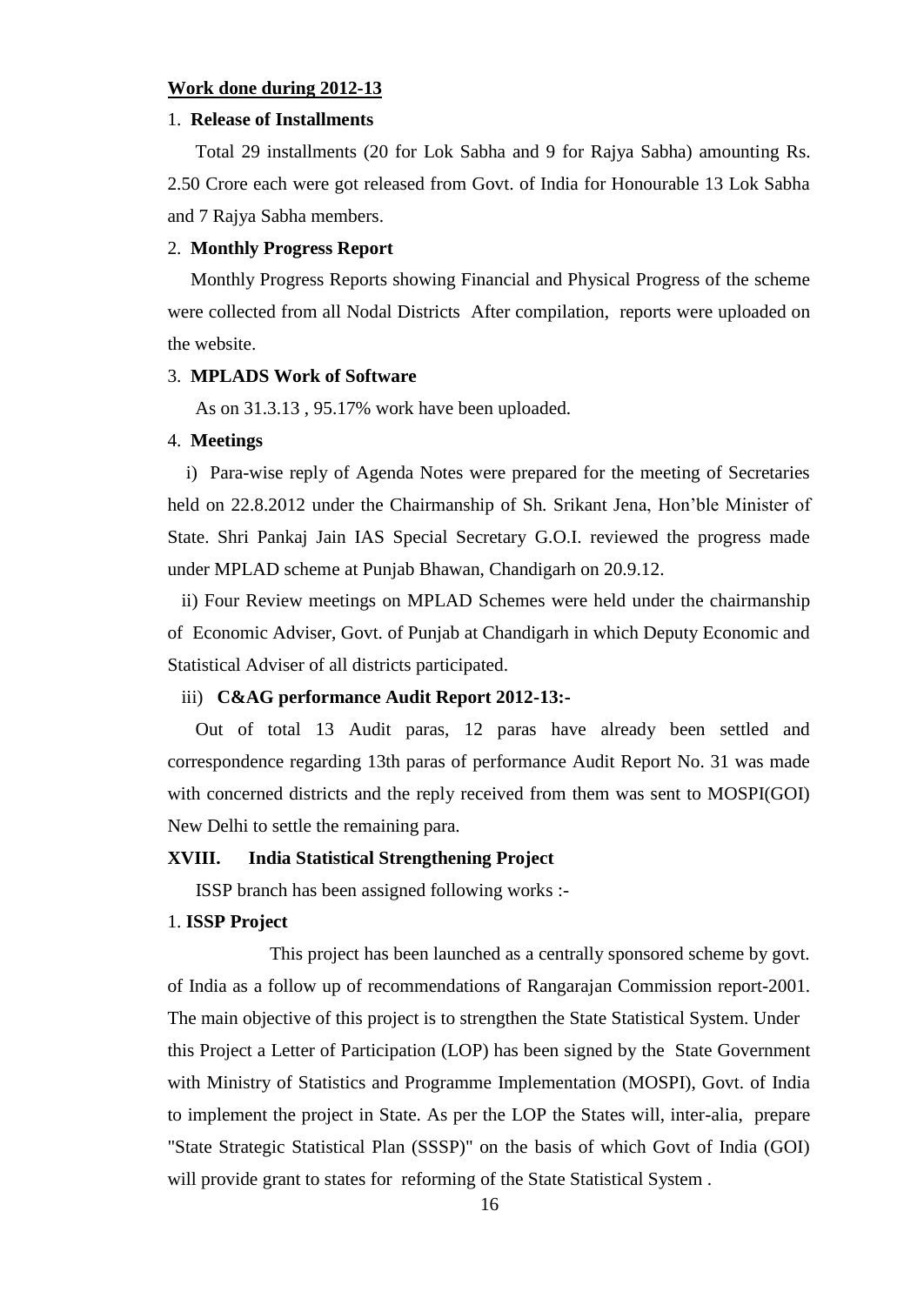#### **2. 13th Finance Commission Grant**

 13th Finance Commission has recommended Grant of Rs. 20.00 crore to improve Statistical System at state and district levels. Under this grant following 5 milestones are fixed to be achieved during grant period 2010-15.

i. Preparation and maintenance of Business Register.

ii. Providing network connectivity among Districts and State headquarter.

- iii. Preparation of accounts of Local Bodies.
- iv. Collection of Farm activity data.
- v. Pooling of the Centre and State Sample Survey data.

#### **3. The Collection of Statistics Act, 2008**

 This act has been enacted from 6th June, 2010 by Govt. of India to improve the credibility and timeliness of official statistics. Prior to this act, there were few acts such as Labour Act, Birth and Death Registration Act, Census Act etc. under which specific statistics were collected and these acts did not cover all types of statistics. The Collection of Statistics Act, 2008 covers all type of statistics Govt. of Punjab vide notification No-17255 dated 14.10. 2011 has designated Economic Adviser, Govt. of Punjab as a Nodal Officer for exercising powers and performing duties under this act.

#### **4. National Statistical Commission**

 The GOI is under process to establish a statutory National Statistical Commission (NSC) to strengthen the official statistical system and to promote public confidence and independence of official statistics. As an interim measure, GOI has already constituted a National Statistical Commission (NSC) on the basis of Govt. resolution. This Commission releases its annual report wherein the recommendations relating to States/UTs are circulated to States/UTs on which comments are sought.

#### **Work done during the year 2012-13**

 1 Under ISSP Project " State Strategic Statistical Plan (SSSP) " was prepared and submitted to GOI on 2-3-2012 for approval and further necessary action. During 2012-13, ISSP Branch remained constantly in touch with MOSPI, GOI in this regard. As a follow up an D.O, letter from Principal Secretary, Planning is also written to the Secretary, MOSPI, As per the instructions of MOSPI, the draft of MoU to implement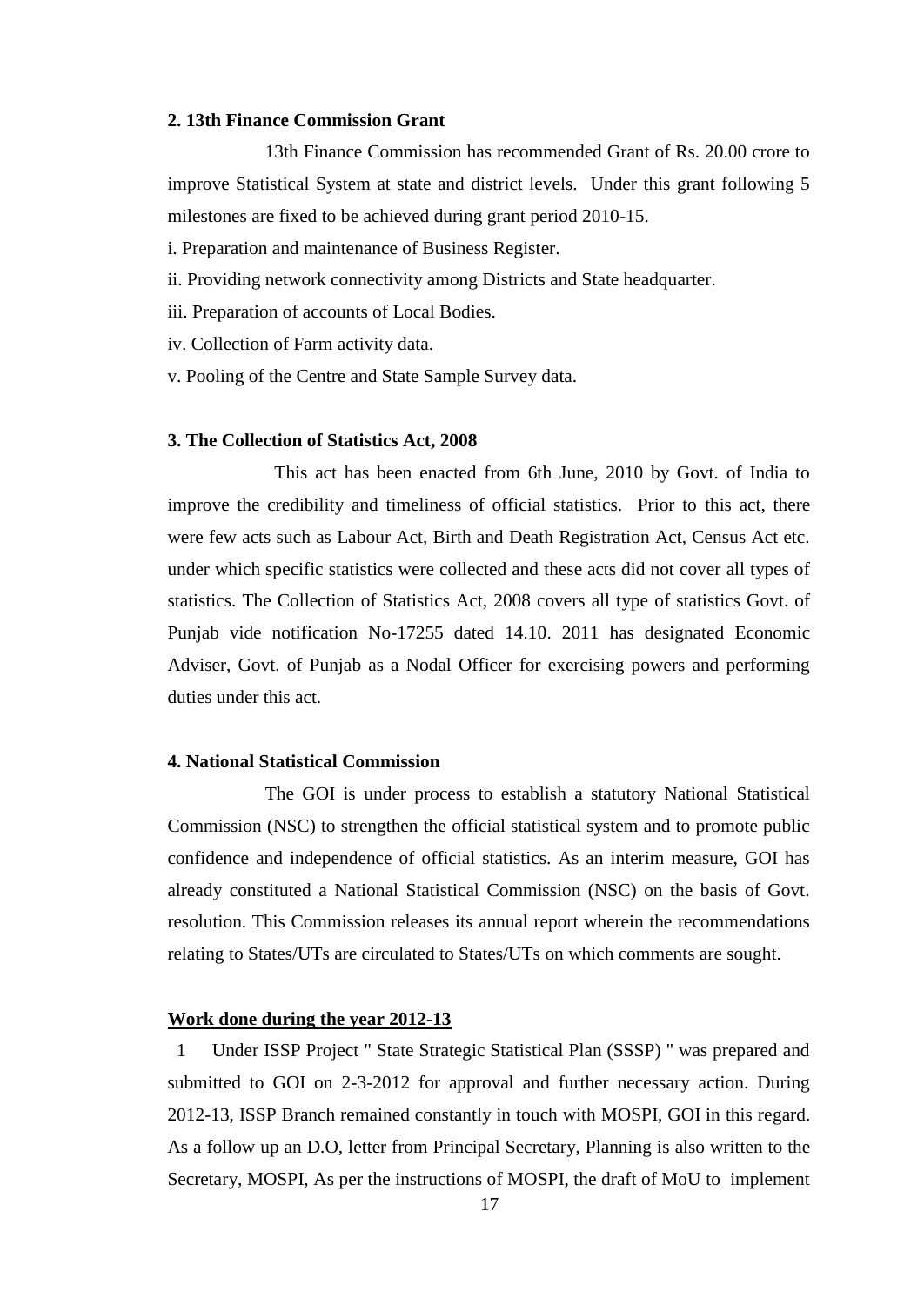the SSSP in the State has been prepared and sent to MOSPI on 5-2-2013 for further action .

2 Under 13<sup>th</sup> Finance Commission, during 2012-13, Rs 4.00 crore was received as Ist installment. With this installment the target of Business Register and Network Connectivity milestone are achieved and an amount of Rs 262.40 lac is utilized. The utilization certificate is sent to GOI.

3 Annual Report on working of 'The Collection of Statistics Act, 2008' for the year 2012 is prepared and sent to MOSPI, GOI.

4 Action taken report and comments on recommendations of NSC's Annual Report 2011-12 relating to States are prepared and submitted to GOI. Besides comments on the draft Cabinet Note for enactment of the Constitution (One Hundred and Seventeenth Amendment) Bill, 2012 and the National Statistical Commission Bill, 2012 and in principle acceptance for constituting an All India Indian Statistical Service are sent to MOSPI, GOI after getting their approval from the Hon'ble Chief Minister, Punjab.

#### **DISTRICT STATISTICAL OFFICES**

The Work of each District Statistical Office is supervised by the Deputy Economic & Statistical Adviser. These offices help in collection and compilation of primary and secondary data and co-ordinate the statistical activities of various departments at the district level. Deputy Economic & Statistical Adviser-cum-Joint Secretary plays an important role in Distt. planning and provides secretariat services to Deputy Commissioners-cum-secretaries of the District Planning Committees. DESA's are fully involved in the formulation, implementation and monitoring of the district level plan schemes.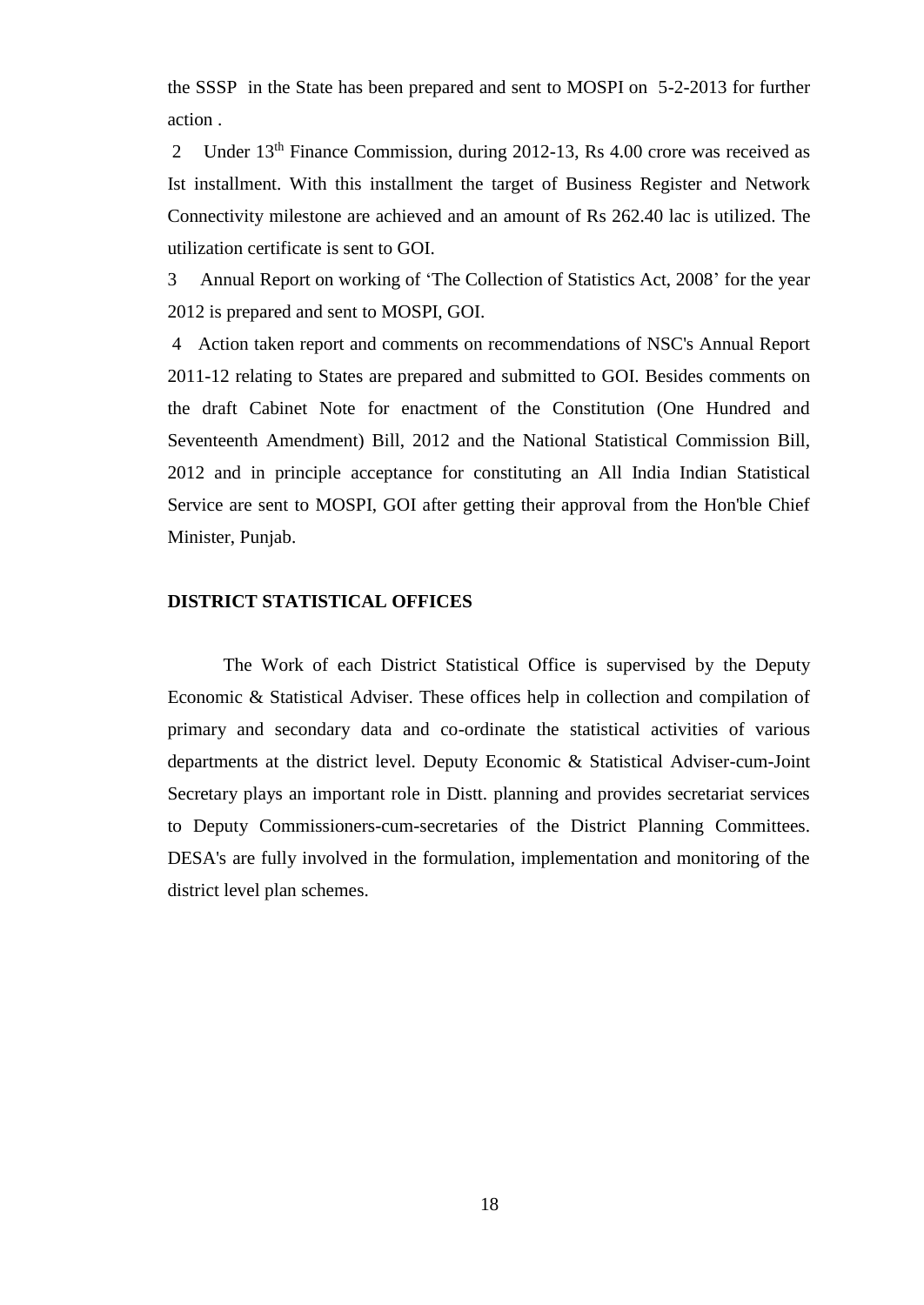### **List of Publications/Reports prepared during 2012-13**.

- 1. Statistical Abstract of Punjab for the year 2011.
- 2. Statistical Abstract of Punjab for the year 2012.
- 3. Punjab at a Glance-district wise for the year 2011.
- 4. Economic Survey of Punjab for the year 2011-12.
- 5. Economic Survey of Punjab for the year 2012-13.
- 6. Village Directories for the year 2009-10.
- 7. Critical Economic Indicators Punjab V/S India 2009-10.
- 8. Economic & Functional Classification of Municipal Budget Punjab for the year 2010-11.
- 9. State Finances: A comparison 2010-11.
- 10. Economic and Purpose classification of Punjab Govt. Budget 2011-12.
- 11. Census of Punjab Govt. & Semi Govt. Employees as on 31.3.2010.
- 12. Municipal Year Book 2009-10.
- 13. Energy Statistics of Punjab 2008-09.
- 14. Family Budget of Selected Cultivators 2008-09.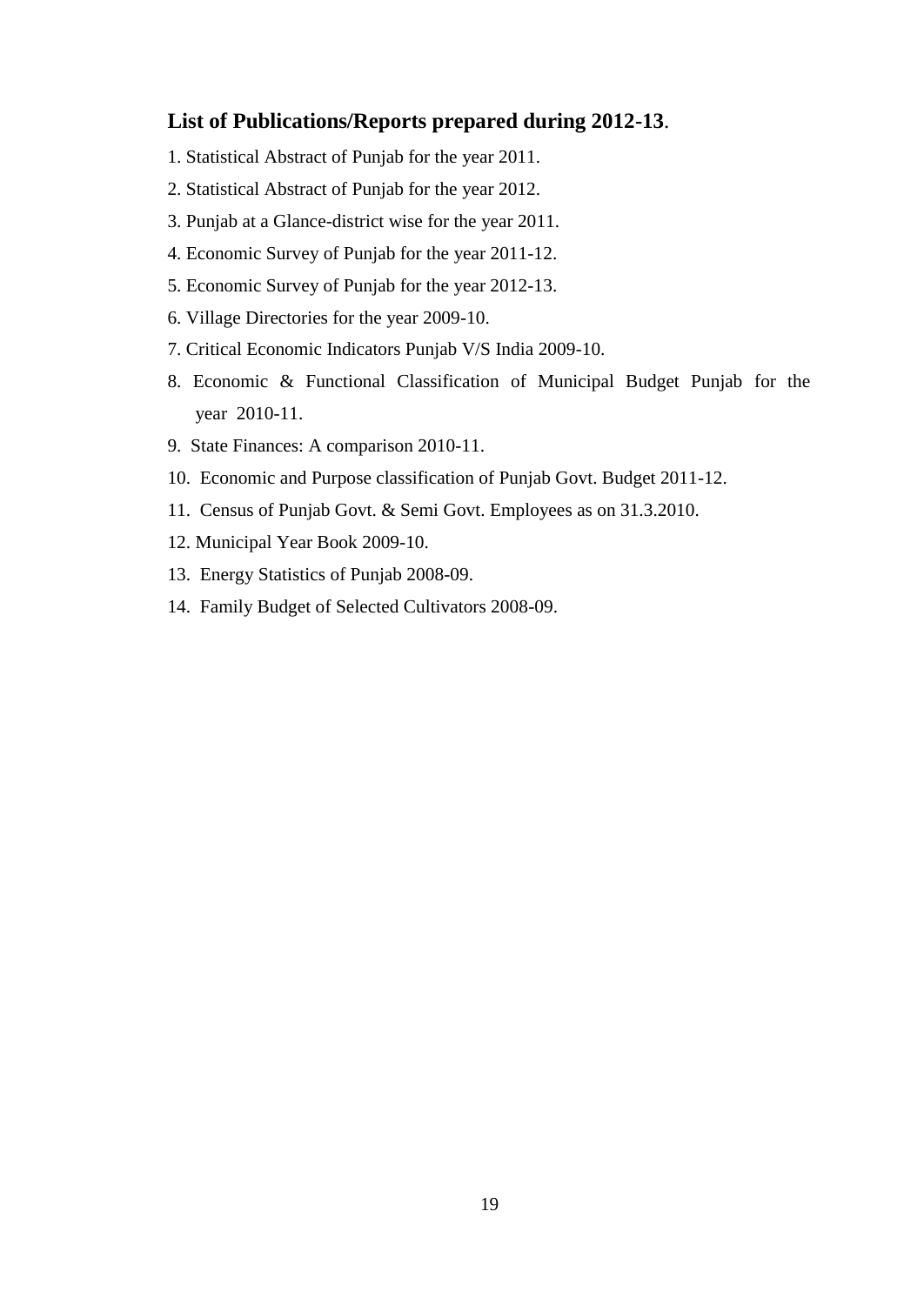# **STAFF STRENGTH** (As on 31.3.2013)

| <b>Category of staff</b> | 2010-11        | 2011-12 | 2012-13 |
|--------------------------|----------------|---------|---------|
|                          | $\overline{2}$ | 3       | 4       |
| Group-A                  | 77             | 80      | 93      |
| Group-B                  | 260            | 260     | 246     |
| Group-C                  | 366            | 371     | 378     |
| Group-D                  | 105            | 104     | 102     |
| Total                    | 808            | 815     | 819     |

# **I.** S**anctioned strength of the staff**

# **II.** T**otal Filled Posts and SC**./**B.C. Employees.**

| Category | filled<br><b>Total</b> | S.C.      | B.C                     | Percentage  |             |
|----------|------------------------|-----------|-------------------------|-------------|-------------|
| of staff | posts                  | employees | <b>Employees</b>        | <b>S.C.</b> | <b>B.C.</b> |
| 1        | $\overline{2}$         | 3         | $\overline{\mathbf{4}}$ | 5           | 6           |
| Group-A  | 46                     | 9         | $\overline{a}$          | 19.56       |             |
| Group-B  | 75                     | 37        | $\overline{2}$          | 49.43       | 2.66        |
| Group-C  | 196                    | 49        | $\overline{4}$          | 25.00       | 2.04        |
| Group-D  | 66                     | 15        | 6                       | 22.73       | 9.09        |
| Total    | 383                    | 110       | 12                      | 28.72       | 3.13        |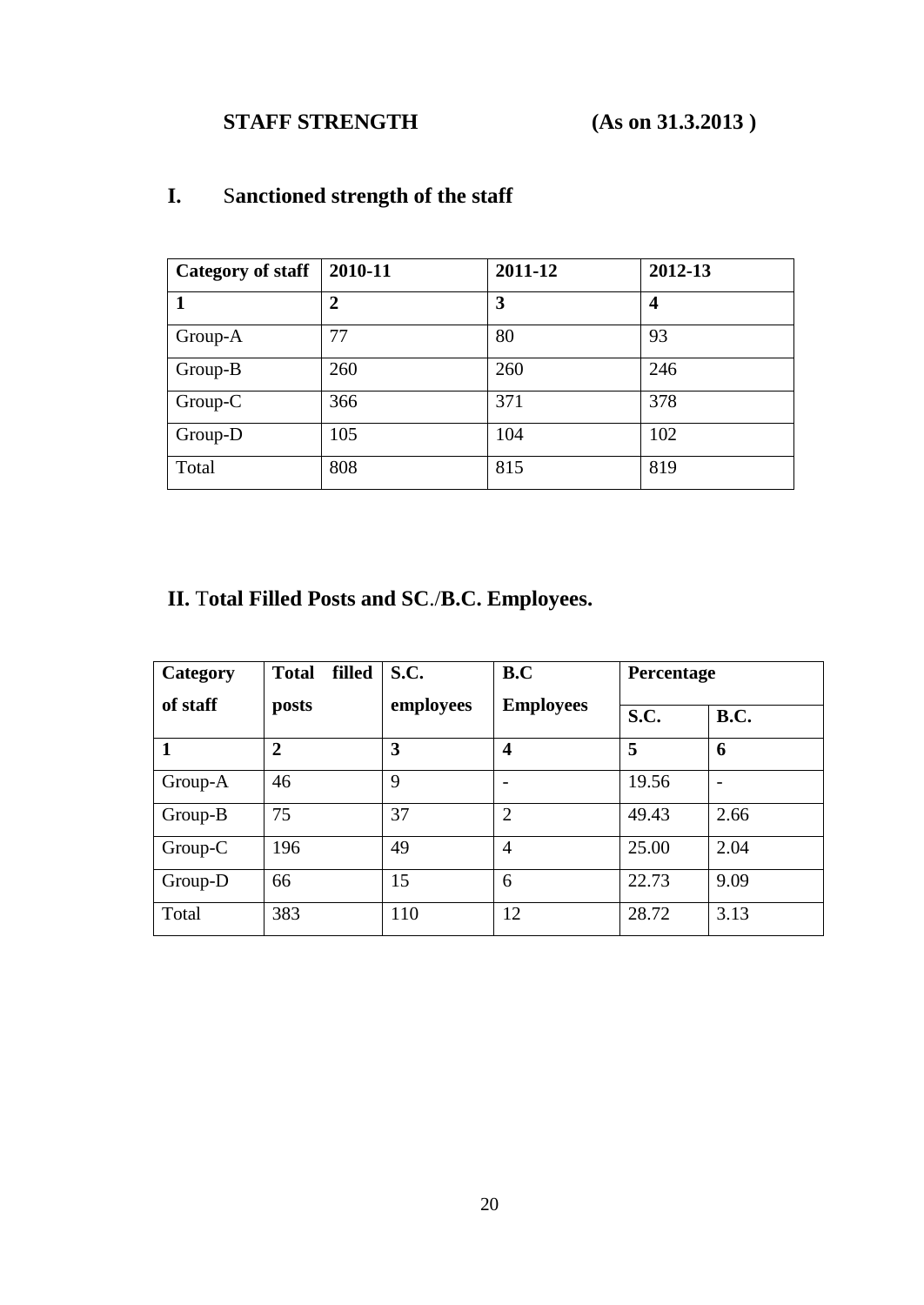| Name of the Post                     | <b>Sanctioned posts</b>  |                              |                         | <b>Filled Posts</b>      | <b>Vacant</b>            |
|--------------------------------------|--------------------------|------------------------------|-------------------------|--------------------------|--------------------------|
|                                      |                          |                              |                         |                          | posts                    |
|                                      |                          |                              |                         |                          |                          |
|                                      | H,Q                      | Distt.<br><b>Level</b>       | <b>Total</b>            |                          |                          |
| $\mathbf{1}$                         | $\overline{2}$           | 3                            | $\overline{\mathbf{4}}$ | 5                        | 6                        |
| <b>Group-A Posts</b>                 |                          |                              |                         |                          |                          |
| i. Economic Adviser                  | $\mathbf{1}$             | $\overline{\phantom{a}}$     | $\mathbf{1}$            | $\mathbf{1}$             |                          |
| ii. Directors                        | $\overline{2}$           | $\overline{\phantom{a}}$     | $\overline{2}$          | $\overline{2}$           | $\overline{\phantom{0}}$ |
| iii. Joint Directors                 | $\overline{3}$           |                              | $\overline{3}$          | $\overline{3}$           |                          |
| iv. Dy. Economic & Statistical       | $\overline{5}$           | 22                           | 27                      | 16                       | 11                       |
| Adviser                              |                          |                              |                         |                          |                          |
| v. Research Officer                  | 21                       | 22                           | 43                      | 18                       | 25                       |
| vi. Superintendent Grade-I           | $\mathbf{1}$             |                              | $\mathbf{1}$            |                          | $\mathbf{1}$             |
| vii. District Statistical Officers   | $\overline{\phantom{0}}$ | 16                           | 16                      | 6                        | 10                       |
| Sub-total Group-A (i to vii)         | 33                       | 60                           | 93                      | 46                       | 47                       |
| Group-B posts                        |                          |                              |                         |                          |                          |
| i. Assistant<br>Officers<br>Research | 53                       | 62                           | 115                     | 14                       | 101                      |
| ii Senior Artist                     | $\mathbf{1}$             | ÷,                           | $\mathbf{1}$            | $\qquad \qquad -$        | $\mathbf{1}$             |
| iii. Librarian                       | $\mathbf{1}$             | -                            | $\mathbf{1}$            |                          | $\mathbf{1}$             |
| iv. Draftsman                        | $\overline{2}$           | $\overline{\phantom{a}}$     | $\overline{2}$          | $\overline{2}$           | $\overline{a}$           |
| v. Supdt.Grade-II                    | $\overline{2}$           | $\overline{\phantom{a}}$     | $\overline{2}$          | $\overline{2}$           |                          |
| vi. Stastistical Assistant           | 33                       | 61                           | 94                      | 30                       | 64                       |
| vii. Senior.Astt.                    | 13                       | 14                           | 27                      | 24                       | 3                        |
| viii. Senior Scale Stenographer      | $\overline{4}$           | $\frac{1}{2}$                | $\overline{4}$          | 3                        | $\mathbf{1}$             |
| Sub Total Group-B posts (i to viii)  | 109                      | 137                          | 246                     | 75                       | 171                      |
| Group-C posts                        |                          |                              |                         |                          |                          |
| i)Junior Draftsman                   | 1                        | $\qquad \qquad \blacksquare$ | 1                       |                          | $\mathbf{1}$             |
| ii) Junior Scale Stenographers       | 11                       |                              | 11                      | 5                        | 6                        |
| iii) Steno-Typist                    | 23                       | 29                           | 52                      | $\mathbf Q$              | 43                       |
| iv) Junior Assistant/Clerk           | 17                       | 48                           | 65                      | 50                       | 15                       |
| v) Investigator                      | 54                       | 152                          | 206                     | 113                      | 93                       |
| vi) Data Entry Operator              | $\frac{1}{2}$            | 31                           | 31                      | 13                       | 18                       |
| vii) Driver                          | 3                        | $\overline{7}$               | 10                      | 6                        | $\overline{4}$           |
| viii) Book Binder                    | $\mathbf{1}$             | $\overline{\phantom{0}}$     | $\mathbf{1}$            | $\overline{\phantom{0}}$ | $\mathbf{1}$             |
| $ix)$ G.O.                           | $\mathbf{1}$             |                              | $\mathbf{1}$            |                          | $\mathbf{1}$             |
| Sub-total Group-C (i to ix)          | 111                      | 267                          | 378                     | 196                      | 182                      |
| Group-D posts (Peon)                 | 49                       | 53                           | 102                     | 66                       | 36                       |
| <b>Grand Total</b>                   | 302                      | 517                          | 819                     | 383                      | 436                      |
| $(Group A+B+C+D)$                    |                          |                              |                         |                          |                          |

# **Post wise Staff in Position as on 31.3.2013**

Note : 9 posts of DFREI are excluded in the total posts